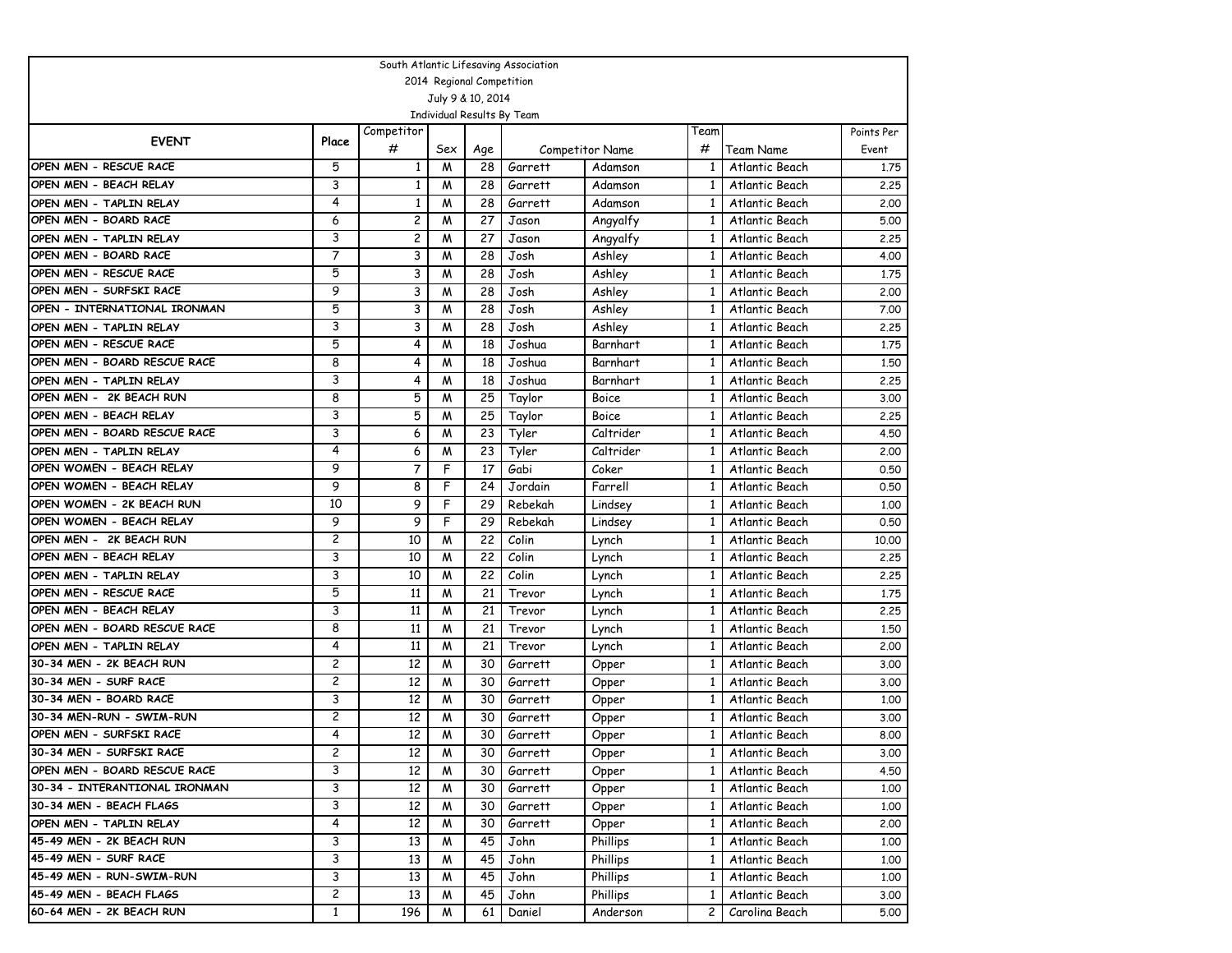| South Atlantic Lifesaving Association |                |            |     |                           |                            |                        |                |                   |            |  |  |
|---------------------------------------|----------------|------------|-----|---------------------------|----------------------------|------------------------|----------------|-------------------|------------|--|--|
|                                       |                |            |     | 2014 Regional Competition |                            |                        |                |                   |            |  |  |
|                                       |                |            |     | July 9 & 10, 2014         |                            |                        |                |                   |            |  |  |
|                                       |                |            |     |                           | Individual Results By Team |                        |                |                   |            |  |  |
| <b>EVENT</b>                          | Place          | Competitor |     |                           |                            |                        | Team           |                   | Points Per |  |  |
|                                       |                | #          | Sex | Age                       |                            | <b>Competitor Name</b> | #              | <b>Team Name</b>  | Event      |  |  |
| 60-64 MEN - SURF RACE                 | 1              | 196        | M   | 61                        | Daniel                     | Anderson               | 2              | Carolina Beach    | 5.00       |  |  |
| 60-64 MEN - BOARD RACE                | $\mathbf{1}$   | 196        | M   | 61                        | Daniel                     | Anderson               | $\overline{c}$ | Carolina Beach    | 5.00       |  |  |
| 60-64 MEN - RUN-SWIM-RUN              | $\mathbf{1}$   | 196        | M   | 61                        | Daniel                     | Anderson               | $\overline{c}$ | Carolina Beach    | 5.00       |  |  |
| 60-64 MEN - BEACH FLAGS               | 2              | 196        | M   | 61                        | Daniel                     | Anderson               | $\overline{c}$ | Carolina Beach    | 3.00       |  |  |
| OPEN ONLY - LANDLINE RESCUE RACE      | 10             | 197        | M   | 24                        | Evan                       | Anderson               | $\overline{c}$ | Carolina Beach    | 0.25       |  |  |
| OPEN MEN - SURFSKI RACE               | 10             | 197        | M   | 24                        | Evan                       | Anderson               | 2              | Carolina Beach    | 1.00       |  |  |
| OPEN MEN - TAPLIN RELAY               | $\overline{7}$ | 197        | M   | 24                        | Evan                       | Anderson               | $\overline{c}$ | Carolina Beach    | 1.00       |  |  |
| OPEN ONLY - LANDLINE RESCUE RACE      | 10             | 198        | M   | 23                        | Chris                      | Armstrong              | $\overline{c}$ | Carolina Beach    | 0.25       |  |  |
| OPEN WOMEN - BEACH RELAY              | $\overline{c}$ | 199        | F   | 26                        | Victoria                   | Baker                  | $\overline{c}$ | Carolina Beach    | 2.50       |  |  |
| OPEN ONLY - LANDLINE RESCUE RACE      | 10             | 200        | M   | 18                        | Connor                     | Bannerman              | $\overline{c}$ | Carolina Beach    | 0.25       |  |  |
| OPEN MEN - TAPLIN RELAY               | $\overline{7}$ | 200        | M   | 18                        | Connor                     | Bannerman              | 2              | Carolina Beach    | 1.00       |  |  |
| OPEN ONLY - LANDLINE RESCUE RACE      | 10             | 201        | F   | 23                        | Alyssa                     | Bennett                | $\overline{c}$ | Carolina Beach    | 0.25       |  |  |
| OPEN WOMEN - BEACH RELAY              | 2              | 201        | F   | 23                        | Alyssa                     | <b>Bennett</b>         | $\overline{c}$ | Carolina Beach    | 2.50       |  |  |
| OPEN WOMEN - BOARD RESCUE RACE        | 6              | 201        | F   | 23                        | Alyssa                     | <b>Bennett</b>         | $\overline{c}$ | Carolina Beach    | 2.50       |  |  |
| OPEN MEN - RESCUE RACE                | 9              | 202        | M   | 25                        | Brian                      | Foley                  | $\overline{c}$ | Carolina Beach    | 0.50       |  |  |
| OPEN WOMEN - BEACH RELAY              | 2              | 204        | F   | 21                        | Konnar                     | Johnson                | 2              | Carolina Beach    | 2.50       |  |  |
| OPEN MEN - TAPLIN RELAY               | $\overline{7}$ | 205        | M   | 23                        | Eric                       | Johnston               | $\overline{c}$ | Carolina Beach    | 1.00       |  |  |
| OPEN MEN - RESCUE RACE                | 9              | 206        | M   | 22                        | Nick                       | Krepshaw               | $\overline{c}$ | Carolina Beach    | 0.50       |  |  |
| OPEN WOMEN - RESCUE RACE              | 8              | 207        | F   | 23                        | Erin                       | McDaniel               | $\overline{c}$ | Carolina Beach    | 0.75       |  |  |
| OPEN WOMEN - BEACH RELAY              | 2              | 207        | F   | 23                        | Erin                       | McDaniel               | $\overline{c}$ | Carolina Beach    | 2.50       |  |  |
| OPEN WOMEN - BOARD RESCUE RACE        | 6              | 207        | F   | 23                        | Erin                       | McDaniel               | 2              | Carolina Beach    | 2.50       |  |  |
| OPEN WOMEN - BEACH FLAGS              | 9              | 207        | F   | 23                        | Erin                       | McDaniel               | $\overline{c}$ | Carolina Beach    | 2.00       |  |  |
| OPEN MEN - RESCUE RACE                | 9              | 208        | M   | 24                        | Michael                    | Mulleavey              | $\overline{c}$ | Carolina Beach    | 0.50       |  |  |
| OPEN MEN - 2K BEACH RUN               | 10             | 210        | M   | 20                        | Bryan                      | Veals                  | $\overline{c}$ | Carolina Beach    | 1.00       |  |  |
| OPEN MEN - SURF RACE                  | $\mathbf{1}$   | 210        | M   | 20                        | Bryan                      | Veals                  | $\overline{c}$ | Carolina Beach    | 12,00      |  |  |
| OPEN MEN - RESCUE RACE                | 9              | 210        | M   | 20                        | Bryan                      | Veals                  | 2              | Carolina Beach    | 0.50       |  |  |
| OPEN MEN - TAPLIN RELAY               | 7              | 210        | M   | 20                        | Bryan                      | Veals                  | $\overline{c}$ | Carolina Beach    | 1,00       |  |  |
| OPEN WOMEN - RESCUE RACE              | 9              | 22         | F   | 17                        | Jessica                    | Baynes                 | 3              | Charleston County | 0.50       |  |  |
| OPEN WOMEN - BOARD RESCUE RACE        | 7              | 22         | F   | 17                        | Jessica                    | Baynes                 | 3              | Charleston County | 2.00       |  |  |
| OPEN WOMEN - TAPLIN RELAY             | 5              | 22         | F   | 17                        | Jessica                    | Baynes                 | 3              | Charleston County | 1.75       |  |  |
| OPEN MEN - 2K BEACH RUN               | 1              | 14         | M   | 19                        | Ryan                       | Bing                   | 3              | Charleston County | 12,00      |  |  |
| OPEN MEN - BEACH RELAY                | 9              | 14         | M   | 19                        | Ryan                       | Bing                   | 3              | Charleston County | 0.50       |  |  |
| OPEN MEN - BEACH FLAGS                | 7              | 14         | M   | 19                        | Ryan                       | Bing                   | 3              | Charleston County | 4.00       |  |  |
| OPEN WOMEN - RESCUE RACE              | 9              | 16         | F   |                           | 18 Kaitlyn                 | Deitsch                | 3              | Charleston County | 0.50       |  |  |
| OPEN WOMEN - BOARD RESCUE RACE        | 7              | 16         | F   | 18                        | Kaitlyn                    | Deitsch                | 3              | Charleston County | 2.00       |  |  |
| 35-39 MEN - 2K BEACH RUN              | 3              | 17         | M   | 38                        | Stephen                    | Fernandez              | 3              | Charleston County | 1.00       |  |  |
| 35-39 MEN - SURF RACE                 | 2              | 17         | M   | 38                        | Stephen                    | Fernandez              | 3              | Charleston County | 3.00       |  |  |
| 35-39 MEN - BOARD RACE                | $\overline{c}$ | 17         | M   | 38                        | Stephen                    | Fernandez              | 3              | Charleston County | 3.00       |  |  |
| 35-39 MEN - RUN-SWIM-RUN              | 2              | 17         | M   | 38                        | Stephen                    | Fernandez              | 3              | Charleston County | 3.00       |  |  |
| OPEN MEN - RESCUE RACE                | 8              | 17         | M   | 38                        | Stephen                    | Fernandez              | 3              | Charleston County | 0.75       |  |  |
| 35-39 - INTERNATIONAL IRONMAN         | 2              | 17         | M   | 38                        | Stephen                    | Fernandez              | 3              | Charleston County | 3.00       |  |  |
| OPEN WOMEN - RESCUE RACE              | 9              | 18         | F   | 20                        | Caroline                   | Hairfield              | 3              | Charleston County | 0.50       |  |  |
| OPEN WOMEN - TAPLIN RELAY             | 5              | 18         | F   | 20                        | Caroline                   | Hairfield              | 3              | Charleston County | 1.75       |  |  |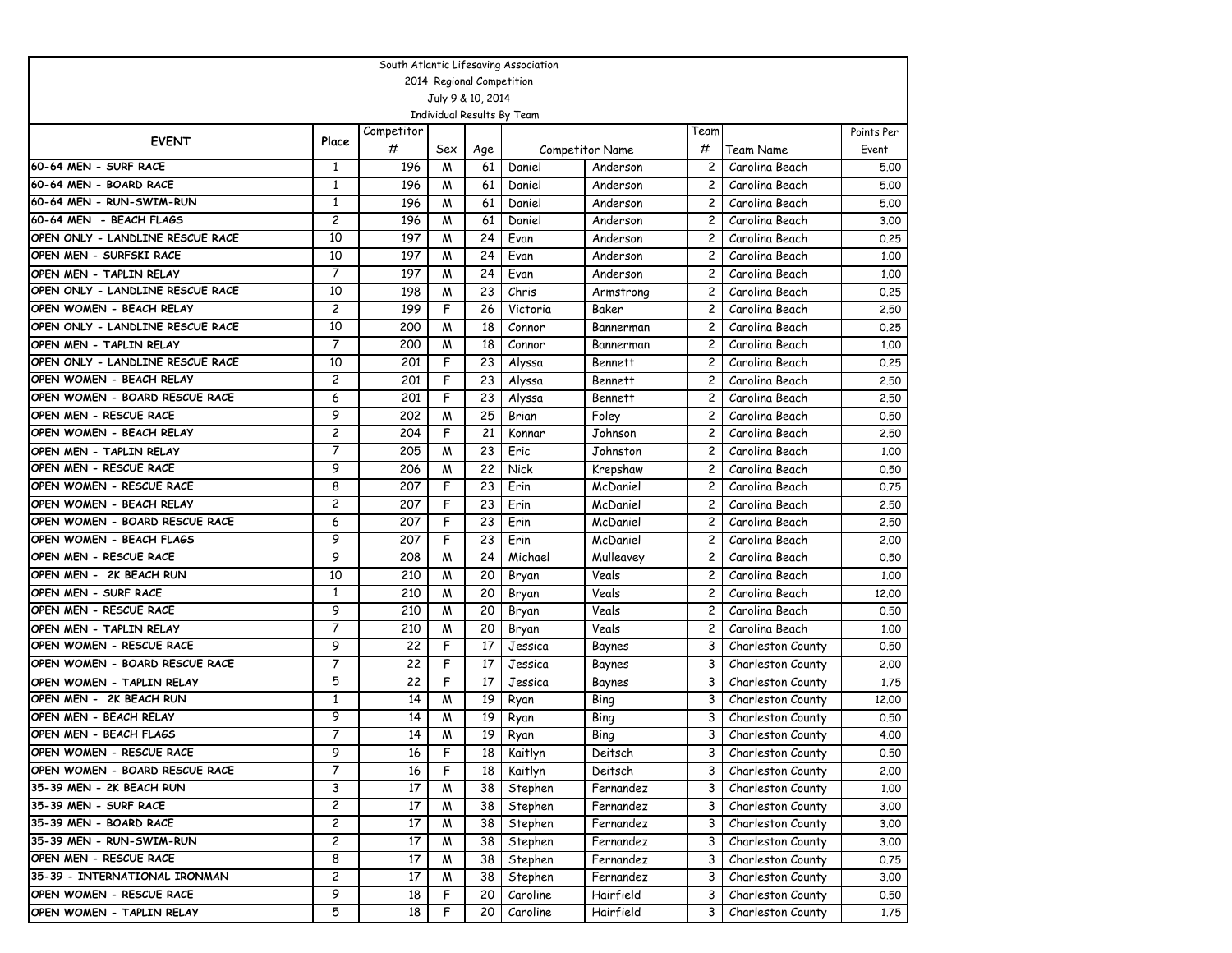| South Atlantic Lifesaving Association |                         |            |                |                           |                            |                        |      |                   |            |  |  |
|---------------------------------------|-------------------------|------------|----------------|---------------------------|----------------------------|------------------------|------|-------------------|------------|--|--|
|                                       |                         |            |                | 2014 Regional Competition |                            |                        |      |                   |            |  |  |
|                                       |                         |            |                | July 9 & 10, 2014         |                            |                        |      |                   |            |  |  |
|                                       |                         |            |                |                           | Individual Results By Team |                        |      |                   |            |  |  |
| <b>EVENT</b>                          | Place                   | Competitor |                |                           |                            |                        | Team |                   | Points Per |  |  |
|                                       |                         | #          | Sex            | Age                       |                            | <b>Competitor Name</b> | #    | Team Name         | Event      |  |  |
| OPEN MEN - RESCUE RACE                | 8                       | 20         | M              | 18                        | Chase                      | Heffron                | 3    | Charleston County | 0.75       |  |  |
| OPEN MEN - BEACH RELAY                | 9                       | 21         | M              | 23                        | Kurtyss                    | Kasten                 | 3    | Charleston County | 0.50       |  |  |
| OPEN MEN - BEACH FLAGS                | 9                       | 21         | M              | 23                        | Kurtyss                    | Kasten                 | 3    | Charleston County | 2,00       |  |  |
| OPEN MEN - RUN-SWIM-RUN               | 3                       | 24         | M              | 18                        | Alex                       | Parler                 | 3    | Charleston County | 9.00       |  |  |
| OPEN MEN - BEACH RELAY                | 9                       | 24         | M              | 18                        | Alex                       | Parler                 | 3    | Charleston County | 0.50       |  |  |
| OPEN WOMEN - SURFSKI RACE             | 6                       | 25         | F              | 22                        | Sarah                      | Thibaudeau             | 3    | Charleston County | 5.00       |  |  |
| OPEN WOMEN - BOARD RESCUE RACE        | 8                       | 25         | F              | 22                        | Sarah                      | Thibaudeau             | 3    | Charleston County | 1.50       |  |  |
| OPEN - INTERNATIONAL IRONWOMAN        | 10                      | 25         | F              | 22                        | Sarah                      | Thibaudeau             | 3    | Charleston County | 1,00       |  |  |
| OPEN WOMEN - TAPLIN RELAY             | 5                       | 25         | F              | 22                        | Sarah                      | Thibaudeau             | 3    | Charleston County | 1.75       |  |  |
| OPEN WOMEN - 2K BEACH RUN             | 4                       | 27         | F              | 24                        | Lauren                     | Weeks                  | 3    | Charleston County | 8.00       |  |  |
| OPEN WOMEN - BOARD RACE               | 3                       | 27         | F              | 24                        | Lauren                     | Weeks                  | 3    | Charleston County | 9.00       |  |  |
| OPEN WOMEN - RESCUE RACE              | 9                       | 27         | F              | 24                        | Lauren                     | Weeks                  | 3    | Charleston County | 0.50       |  |  |
| OPEN WOMEN - SURFSKI RACE             | 5                       | 27         | F              | 24                        | Lauren                     | Weeks                  | 3    | Charleston County | 7.00       |  |  |
| OPEN WOMEN - BOARD RESCUE RACE        | 8                       | 27         | F              | 24                        | Lauren                     | Weeks                  | 3    | Charleston County | 1.50       |  |  |
| OPEN - INTERNATIONAL IRONWOMAN        | 3                       | 27         | F              | 24                        | Lauren                     | Weeks                  | 3    | Charleston County | 9.00       |  |  |
| OPEN WOMEN - TAPLIN RELAY             | 5                       | 27         | F              | 24                        | Lauren                     | Weeks                  | 3    | Charleston County | 1.75       |  |  |
| OPEN MEN - BEACH RELAY                | 9                       | 28         | M              | 19                        | Alex                       | Wood                   | 3    | Charleston County | 0.50       |  |  |
| OPEN ONLY - LANDLINE RESCUE RACE      | 9                       | 178        | M              | 20                        | Austin                     | Bryant                 | 5    | Corolla           | 0.50       |  |  |
| OPEN MEN - SURF RACE                  | 5                       | 178        | M              | 20                        | Austin                     | Bryant                 | 5    | Corolla           | 7.00       |  |  |
| OPEN MEN - RUN-SWIM-RUN               | 9                       | 178        | M              | 20                        | Austin                     | Bryant                 | 5    | Corolla           | 2,00       |  |  |
| OPEN MEN - TAPLIN RELAY               | 8                       | 178        | M              | 20                        | Austin                     | Bryant                 | 5    | Corolla           | 0.75       |  |  |
| 35-39 MEN - SURF RACE                 | 3                       | 179        | M              | 38                        | Shaun                      | Buen                   | 5    | Corolla           | 1,00       |  |  |
| 35-39 MEN - RUN-SWIM-RUN              | 3                       | 179        | M              | 38                        | Shaun                      | Buen                   | 5    | Corolla           | 1,00       |  |  |
| OPEN MEN - RESCUE RACE                | 10                      | 179        | M              | 38                        | Shaun                      | Buen                   | 5    | Corolla           | 0.25       |  |  |
| 35-39 MEN - SURFSKI RACE              | 3                       | 179        | M              | 38                        | Shaun                      | Buen                   | 5    | Corolla           | 1,00       |  |  |
| 35-39 MEN - BEACH FLAGS               | $\overline{\mathbf{c}}$ | 179        | M              | 38                        | Shaun                      | Buen                   | 5    | Corolla           | 3,00       |  |  |
| OPEN MEN - RESCUE RACE                | $\overline{\mathbf{c}}$ | 185        | M              | 20                        | Kurt                       | Evertz                 | 5    | Corolla           | 2.50       |  |  |
| OPEN MEN - BEACH RELAY                | $\mathbf{1}$            | 185        | M              | 20                        | Kurt                       | Evertz                 | 5    | Corolla           | 3.00       |  |  |
| OPEN MEN - BEACH RELAY                | $\mathbf{1}$            | 182        | M              | 19                        | Christopher                | Harvey                 | 5    | Corolla           | 3.00       |  |  |
| OPEN WOMEN - RESCUE RACE              | 3                       | 183        | F              | 27                        | Jordan                     | Hill                   | 5    | Corolla           | 2.25       |  |  |
| OPEN WOMEN - BEACH RELAY              | 1                       | 183        | F              | 27                        | Jordan                     | Hill                   | 5    | Corolla           | 3,00       |  |  |
| OPEN WOMEN - BEACH FLAGS              | 3                       | 183        | F              | 27                        | Jordan                     | Hill                   | 5    | Corolla           | 9.00       |  |  |
| OPEN WOMEN - TAPLIN RELAY             | $\overline{4}$          | 183        | F              | 27                        | Jordan                     | Hill                   | 5    | Corolla           | 2,00       |  |  |
| 30-34 MEN - 2K BEACH RUN              | 3                       | 184        | $\overline{M}$ |                           | 34 Mike                    | Hudson                 | 5    | Corolla           | 1.00       |  |  |
| OPEN ONLY - LANDLINE RESCUE RACE      | 9                       | 184        | M              | 34 I                      | Mike                       | Hudson                 | 5.   | Corolla           | 0.50       |  |  |
| OPEN MEN - RESCUE RACE                | $\overline{c}$          | 184        | M              | 34 I                      | Mike                       | Hudson                 | 5    | Corolla           | 2.50       |  |  |
| OPEN MEN - BEACH RELAY                | $\mathbf{1}$            | 184        | M              | 34 I                      | Mike                       | Hudson                 | 5    | Corolla           | 3.00       |  |  |
| 30-34 MEN - BEACH FLAGS               | $\mathbf{1}$            | 184        | M              | 34                        | Mike                       | Hudson                 | 5.   | Corolla           | 5.00       |  |  |
| OPEN MEN - TAPLIN RELAY               | 8                       | 184        | M              | 34 I                      | Mike                       | Hudson                 | 5    | Corolla           | 0.75       |  |  |
| 35-39 MEN - 2K BEACH RUN              | $\overline{c}$          | 186        | M              | 37                        | Pete                       | Luke                   | 5    | Corolla           | 3.00       |  |  |
| 35-39 MEN - BEACH FLAGS               | 3                       | 186        | M              | 37                        | Pete                       | Luke                   | 5    | Corolla           | 1.00       |  |  |
| OPEN MEN - SURF RACE                  | 4                       | 188        | M              | 25                        | Travis                     | Martinez               | 5    | Corolla           | 8.00       |  |  |
| OPEN MEN - RESCUE RACE                | $\overline{c}$          | 188        | M              | 25                        | Travis                     | Martinez               | 5    | Corolla           | 2.50       |  |  |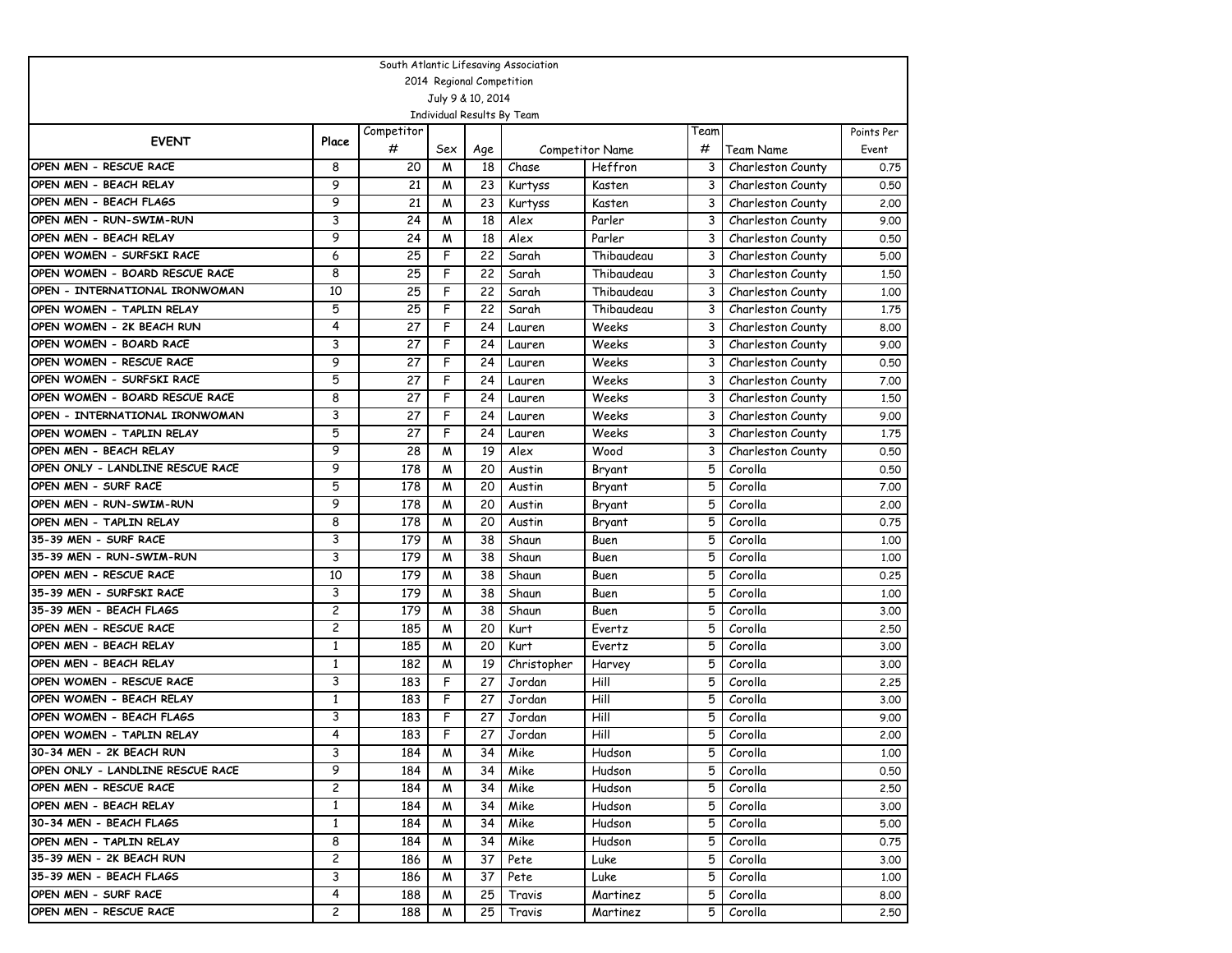| South Atlantic Lifesaving Association |                           |            |     |                   |                            |                 |              |             |            |  |  |  |
|---------------------------------------|---------------------------|------------|-----|-------------------|----------------------------|-----------------|--------------|-------------|------------|--|--|--|
|                                       | 2014 Regional Competition |            |     |                   |                            |                 |              |             |            |  |  |  |
|                                       |                           |            |     | July 9 & 10, 2014 |                            |                 |              |             |            |  |  |  |
|                                       |                           |            |     |                   | Individual Results By Team |                 |              |             |            |  |  |  |
| <b>EVENT</b>                          | Place                     | Competitor |     |                   |                            |                 | Team         |             | Points Per |  |  |  |
|                                       |                           | #          | Sex | Age               |                            | Competitor Name | #            | Team Name   | Event      |  |  |  |
| OPEN WOMEN - 2K BEACH RUN             | 1                         | 180        | F   | 21                | Danielle                   | Opatovsky       | 5            | Corolla     | 12.00      |  |  |  |
| OPEN ONLY - LANDLINE RESCUE RACE      | 9                         | 180        | F   | 21                | Danielle                   | Opatovsky       | 5            | Corolla     | 0.50       |  |  |  |
| OPEN WOMEN - RESCUE RACE              | 8                         | 180        | F   | 21                | Danielle                   | Opatovsky       | 5            | Corolla     | 0.75       |  |  |  |
| OPEN WOMEN - BEACH RELAY              | 8                         | 180        | F   | 21                | Danielle                   | Opatovsky       | 5            | Corolla     | 0.75       |  |  |  |
| OPEN MEN - RESCUE RACE                | 10                        | 190        | M   | 21                | Osnar                      | Pena            | 5            | Corolla     | 0.25       |  |  |  |
| OPEN WOMEN - SURF RACE                | 8                         | 191        | F   | 24                | Amanda                     | Skonezney       | 5            | Corolla     | 3.00       |  |  |  |
| OPEN WOMEN - RESCUE RACE              | 8                         | 191        | F   | 24                | Amanda                     | Skonezney       | 5            | Corolla     | 0.75       |  |  |  |
| OPEN WOMEN - BEACH RELAY              | 8                         | 191        | F   | 24                | Amanda                     | Skonezney       | 5            | Corolla     | 0.75       |  |  |  |
| OPEN WOMEN - SURFSKI RACE             | 7                         | 191        | F   | 24                | Amanda                     | Skonezney       | 5            | Corolla     | 4.00       |  |  |  |
| OPEN - INTERNATIONAL IRONWOMAN        | 6                         | 191        | F   | 24                | Amanda                     | Skonezney       | 5            | Corolla     | 5.00       |  |  |  |
| OPEN WOMEN - TAPLIN RELAY             | $\overline{4}$            | 191        | F   | 24                | Amanda                     | Skonezney       | 5            | Corolla     | 2,00       |  |  |  |
| OPEN ONLY - LANDLINE RESCUE RACE      | 9                         | 192        | M   | 26                | Sean                       | Sonnenberg      | 5            | Corolla     | 0.50       |  |  |  |
| OPEN MEN - RUN-SWIM-RUN               | $\mathbf{1}$              | 192        | M   | 26                | Sean                       | Sonnenberg      | 5            | Corolla     | 12.00      |  |  |  |
| OPEN MEN - RESCUE RACE                | $\overline{\mathbf{c}}$   | 192        | M   | 26                | Sean                       | Sonnenberg      | 5            | Corolla     | 2.50       |  |  |  |
| OPEN - INTERNATIONAL IRONMAN          | 9                         | 192        | M   | 26                | Sean                       | Sonnenberg      | 5            | Corolla     | 2,00       |  |  |  |
| OPEN MEN - TAPLIN RELAY               | 8                         | 192        | M   | 26                | Sean                       | Sonnenberg      | 5            | Corolla     | 0.75       |  |  |  |
| OPEN WOMEN - RUN-SWIM-RUN             | 8                         | 189        | F   | 21                | Michelle                   | St Omer Roy     | 5            | Corolla     | 3.00       |  |  |  |
| OPEN WOMEN - RESCUE RACE              | 8                         | 189        | F   | 21                | Michelle                   | St Omer Roy     | 5            | Corolla     | 0.75       |  |  |  |
| OPEN WOMEN - BEACH RELAY              | $\mathbf{1}$              | 189        | F   | 21                | Michelle                   | St Omer Roy     | 5            | Corolla     | 3.00       |  |  |  |
| OPEN WOMEN - SURFSKI RACE             | 8                         | 189        | F   | 21                | Michelle                   | St Omer Roy     | 5            | Corolla     | 3.00       |  |  |  |
| OPEN - INTERNATIONAL IRONWOMAN        | 5                         | 189        | F   | 21                | Michelle                   | St Omer Roy     | 5            | Corolla     | 7.00       |  |  |  |
| OPEN WOMEN - SURF RACE                | 6                         | 181        | F   | 20                | Hannah                     | Sunday          | 5            | Corolla     | 5.00       |  |  |  |
| OPEN WOMEN - RUN-SWIM-RUN             | 10                        | 181        | F   | 20                | Hannah                     | Sunday          | 5            | Corolla     | 1.00       |  |  |  |
| OPEN WOMEN - RESCUE RACE              | 3                         | 181        | F   | 20                | Hannah                     | Sunday          | 5            | Corolla     | 2,25       |  |  |  |
| OPEN WOMEN - TAPLIN RELAY             | $\overline{4}$            | 181        | F   | 20                | Hannah                     | Sunday          | 5            | Corolla     | 2,00       |  |  |  |
| OPEN WOMEN - BOARD RACE               | 8                         | 193        | F   | 26                | Rachel                     | Sunday          | 5            | Corolla     | 3.00       |  |  |  |
| OPEN WOMEN - RESCUE RACE              | 3                         | 193        | F   | 26                | Rachel                     | Sunday          | 5            | Corolla     | 2,25       |  |  |  |
| OPEN WOMEN - BEACH RELAY              | 8                         | 193        | F   | 26                | Rachel                     | Sunday          | 5            | Corolla     | 0.75       |  |  |  |
| OPEN WOMEN - TAPLIN RELAY             | 4                         | 193        | F   | 26                | Rachel                     | Sunday          | 5            | Corolla     | 2,00       |  |  |  |
| OPEN MEN - RESCUE RACE                | 10                        | 194        | M   | 19                | Will                       | Waidhofer       | 5            | Corolla     | 0.25       |  |  |  |
| 35-39 WOMEN - 2K BEACH RUN            | $\mathbf{1}$              | 195        | F   | 35                | Sylvia                     | Wolff           | 5            | Corolla     | 5.00       |  |  |  |
| 35-39 WOMEN - SURF RACE               | 1                         | 195        | F   | 35                | Sylvia                     | Wolff           | 5            | Corolla     | 5.00       |  |  |  |
| 35-39 WOMEN - BOARD RACE              | 1                         | 195        | F   | 35                | Sylvia                     | Wolff           | 5            | Corolla     | 5.00       |  |  |  |
| 35-39 WOMEN - RUN-SWIM-RUN            | $\mathbf{1}$              | 195        | F   | 35                | Sylvia                     | Wolff           |              | 5 Corolla   | 5.00       |  |  |  |
| OPEN WOMEN - RESCUE RACE              | 3                         | 195        | F   | 35                | Sylvia                     | Wolff           | 5            | Corolla     | 2.25       |  |  |  |
| OPEN WOMEN - BEACH RELAY              | $\mathbf{1}$              | 195        | F   | 35 I              | Sylvia                     | Wolff           | 5.           | Corolla     | 3.00       |  |  |  |
| OPEN WOMEN - SURFSKI RACE             | 10                        | 195        | F   | 35                | Sylvia                     | Wolff           | 5            | Corolla     | 1.00       |  |  |  |
| 35-39 WOMEN - SURFSKI RACE            | $\mathbf{1}$              | 195        | F   | 35                | Sylvia                     | Wolff           | 5            | Corolla     | 5.00       |  |  |  |
| 35-39 - INTERNATIONAL IRONWOMAN       | $\mathbf{1}$              | 195        | F   | 35                | Sylvia                     | Wolff           | 5.           | Corolla     | 5.00       |  |  |  |
| OPEN WOMEN - BEACH FLAGS              | 8                         | 195        | F   | 35                | Sylvia                     | Wolff           | 5            | Corolla     | 3.00       |  |  |  |
| 35-39 WOMEN - BEACH FLAGS             | 1                         | 195        | F   | 35                | Sylvia                     | Wolff           | 5            | Corolla     | 5.00       |  |  |  |
| OPEN MEN - 2K BEACH RUN               | 6                         | 29         | M   | 21                | Sherif                     | Ali             | 7            | Hilton Head | 5.00       |  |  |  |
| OPEN WOMEN - RESCUE RACE              | 5                         | 31         | F   | 18                | Anne-marie                 | Duval           | $\mathbf{7}$ | Hilton Head | 1.75       |  |  |  |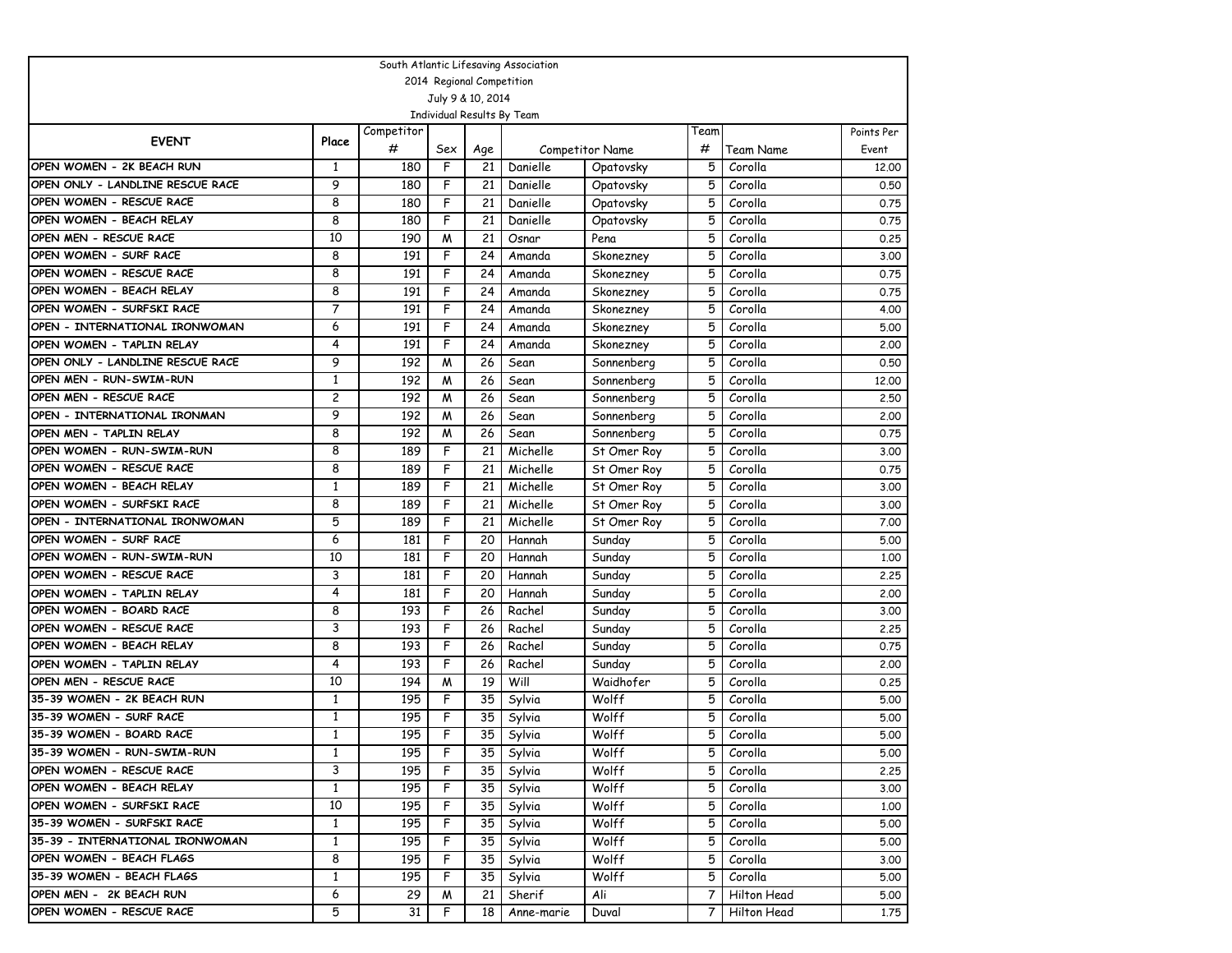|                                  |                |                 |     |                           | South Atlantic Lifesaving Association |                        |                |              |            |
|----------------------------------|----------------|-----------------|-----|---------------------------|---------------------------------------|------------------------|----------------|--------------|------------|
|                                  |                |                 |     | 2014 Regional Competition |                                       |                        |                |              |            |
|                                  |                |                 |     | July 9 & 10, 2014         |                                       |                        |                |              |            |
|                                  |                |                 |     |                           | Individual Results By Team            |                        |                |              |            |
| <b>EVENT</b>                     | Place          | Competitor      |     |                           |                                       |                        | Team           |              | Points Per |
|                                  |                | #               | Sex | Age                       |                                       | <b>Competitor Name</b> | #              | Team Name    | Event      |
| OPEN WOMEN - BEACH FLAGS         | 10             | 31              | F   | 18                        | Anne-marie                            | Duval                  | $\overline{7}$ | Hilton Head  | 1,00       |
| OPEN WOMEN - RESCUE RACE         | 7              | 33              | F   | 22                        | Rebecca                               | Gerner                 | $\overline{7}$ | Hilton Head  | 1.00       |
| OPEN WOMEN - BEACH RELAY         | 4              | 33              | F   | 22                        | Rebecca                               | Gerner                 | $\overline{7}$ | Hilton Head  | 2.00       |
| OPEN WOMEN - RUN-SWIM-RUN        | 9              | 34              | F   | 22                        | Britnee                               | Jackson                | 7              | Hilton Head  | 2,00       |
| OPEN WOMEN - RESCUE RACE         | 5              | 34              | F   | 22                        | <b>Britnee</b>                        | Jackson                | 7              | Hilton Head  | 1.75       |
| OPEN WOMEN - RESCUE RACE         | $\overline{5}$ | 36              | F   | 19                        | Charlotte                             | Lechner                | $\overline{7}$ | Hilton Head  | 1.75       |
| OPEN WOMEN - 2K BEACH RUN        | 8              | 38              | F   | 19                        | Taylor                                | Mastin                 | $\overline{7}$ | Hilton Head  | 3.00       |
| OPEN WOMEN - RESCUE RACE         | 7              | 38              | F   | 19                        | Taylor                                | Mastin                 | 7              | Hilton Head  | 1,00       |
| OPEN WOMEN - BEACH RELAY         | 4              | 38              | F   | 19                        | Taylor                                | Mastin                 | $\overline{7}$ | Hilton Head  | 2.00       |
| OPEN MEN - 2K BEACH RUN          | 9              | 41              | M   | 26                        | Scott                                 | Ohlson                 | $\overline{7}$ | Hilton Head  | 2,00       |
| OPEN WOMEN - SURF RACE           | $\overline{7}$ | 42              | F   | 20                        | Dana                                  | Scherer                | $\overline{7}$ | Hilton Head  | 4.00       |
| OPEN WOMEN - RUN-SWIM-RUN        | 3              | 42              | F   | 20                        | Dana                                  | Scherer                | $\overline{7}$ | Hilton Head  | 9.00       |
| OPEN WOMEN - RESCUE RACE         | 7              | 42              | F   | 20                        | Dana                                  | Scherer                | $\overline{7}$ | Hilton Head  | 1,00       |
| OPEN WOMEN - 2K BEACH RUN        | $\overline{c}$ | 43              | F   | 19                        | Kristin                               | Schmidt                | $\overline{7}$ | Hilton Head  | 10,00      |
| OPEN WOMEN - RESCUE RACE         | 5              | 43              | F   | 19                        | Kristin                               | Schmidt                | 7              | Hilton Head  | 1.75       |
| OPEN WOMEN - BEACH RELAY         | 4              | 43              | F   | 19                        | Kristin                               | Schmidt                | 7              | Hilton Head  | 2.00       |
| OPEN WOMEN - RUN-SWIM-RUN        | 6              | 46              | F   | 23                        | Taylor                                | Smith                  | $\overline{7}$ | Hilton Head  | 5.00       |
| OPEN WOMEN - RESCUE RACE         | 7              | 46              | F   | 23                        | Taylor                                | Smith                  | $\overline{7}$ | Hilton Head  | 1,00       |
| OPEN WOMEN - BEACH RELAY         | 4              | 46              | F   | 23                        | Taylor                                | Smith                  | 7              | Hilton Head  | 2,00       |
| OPEN WOMEN - BEACH FLAGS         | 4              | 46              | F   | 23                        | Taylor                                | Smith                  | $\overline{7}$ | Hilton Head  | 8.00       |
| 55-59 MEN - SURF RACE            | 2              | 47              | M   | 55                        | David                                 | Anderson               | 8              | Horry County | 3.00       |
| 55-59 MEN - RUN-SWIM-RUN         | 3              | 47              | M   | 55                        | David                                 | Anderson               | 8              | Horry County | 1,00       |
| 55-59 MEN - BEACH FLAGS          | $\overline{c}$ | 47              | M   | 55                        | David                                 | Anderson               | 8              | Horry County | 3.00       |
| OPEN MEN - BOARD RESCUE RACE     | 10             | 48              | M   | 20                        | Gunter                                | Bowling                | 8              | Horry County | 0.50       |
| OPEN WOMEN - 2K BEACH RUN        | 7              | 49              | F   | 20                        | Jacqueline                            | Brengel                | 8              | Horry County | 4.00       |
| OPEN WOMEN - BEACH RELAY         | 7              | 49              | F   | 20                        | Jacqueline                            | Brengel                | 8              | Horry County | 1,00       |
| OPEN WOMEN - TAPLIN RELAY        | 7              | 49              | F   | 20                        | Jacqueline                            | Brengel                | 8              | Horry County | 1.00       |
| 60-64 MEN - BEACH FLAGS          | $\mathbf{1}$   | 50              | M   | 60                        | Duke                                  | <b>Brown</b>           | 8              | Horry County | 5.00       |
| 40-44 MEN - SURF RACE            | $\overline{c}$ | 51              | M   | 40                        | Donnie                                | Constronstich          | 8              | Horry County | 3.00       |
| 40-44 MEN - RUN-SWIM-RUN         | 3              | 51              | M   | 40                        | Donnie                                | Constronstich          | 8              | Horry County | 1.00       |
| 40-44 MEN - SURFSKI RACE         | $\mathbf{1}$   | 51              | M   | 40                        | Donnie                                | Constronstich          | 8              | Horry County | 5.00       |
| 40-44 - INTERNATIONAL IRONMAN    | $\overline{c}$ | $\overline{51}$ | M   | 40                        | Donnie                                | Constronstich          | 8              | Horry County | 3.00       |
| OPEN ONLY - LANDLINE RESCUE RACE | 8              | 53              | M   | 21                        | Timothy                               | Fender                 | 8              | Horry County | 0.75       |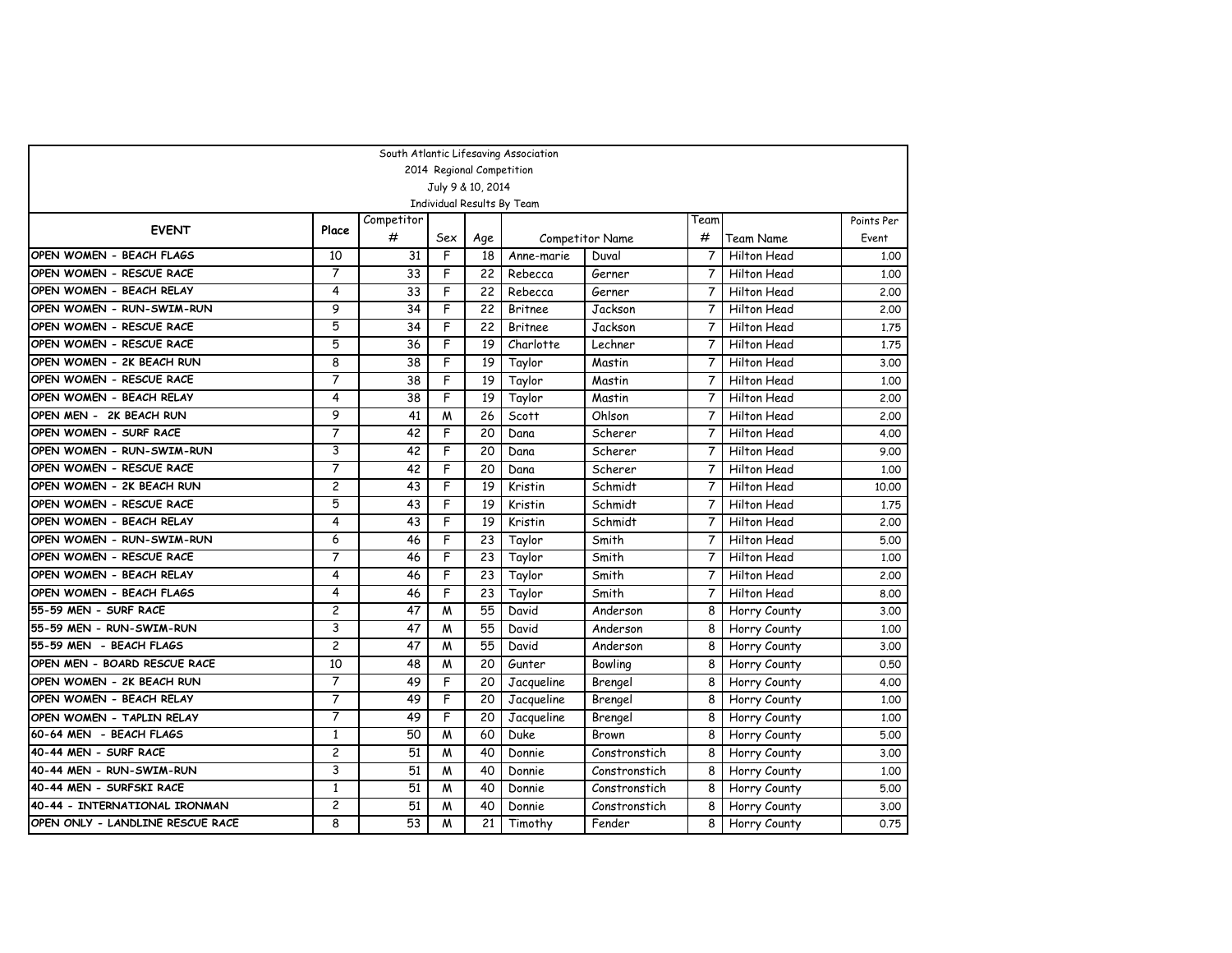| South Atlantic Lifesaving Association |                |            |                           |      |                            |                        |                |              |            |  |  |
|---------------------------------------|----------------|------------|---------------------------|------|----------------------------|------------------------|----------------|--------------|------------|--|--|
|                                       |                |            | 2014 Regional Competition |      |                            |                        |                |              |            |  |  |
|                                       |                |            | July 9 & 10, 2014         |      |                            |                        |                |              |            |  |  |
|                                       |                |            |                           |      | Individual Results By Team |                        |                |              |            |  |  |
| <b>EVENT</b>                          | Place          | Competitor |                           |      |                            |                        | Team           |              | Points Per |  |  |
|                                       |                | #          | Sex                       | Age  |                            | <b>Competitor Name</b> | #              | Team Name    | Event      |  |  |
| OPEN MEN - BOARD RESCUE RACE          | 10             | 55         | M                         | 19   | Craig                      | Fleury                 | 8              | Horry County | 0.50       |  |  |
| OPEN WOMEN - BEACH RELAY              | 3              | 56         | F                         | 20   | Madison                    | Franco                 | 8              | Horry County | 2.25       |  |  |
| OPEN WOMEN - BEACH FLAGS              | 5              | 56         | F                         | 20   | Madison                    | Franco                 | 8              | Horry County | 7.00       |  |  |
| OPEN MEN - SURF RACE                  | 2              | 59         | M                         | 18   | Eric                       | Guimond                | 8              | Horry County | 10,00      |  |  |
| OPEN MEN - 2K BEACH RUN               | 4              | 60         | M                         | 24   | Gage                       | Hicks                  | 8              | Horry County | 8.00       |  |  |
| OPEN WOMEN - BEACH RELAY              | 3              | 64         | F                         | 17   | Maryland                   | Lewis                  | 8              | Horry County | 2,25       |  |  |
| OPEN WOMEN - 2K BEACH RUN             | 6              | 65         | F                         | 20   | Marisa                     | Maher                  | 8              | Horry County | 5.00       |  |  |
| OPEN WOMEN - BOARD RACE               | 10             | 65         | F                         | 20   | Marisa                     | Maher                  | 8              | Horry County | 1,00       |  |  |
| OPEN WOMEN - BEACH RELAY              | 3              | 65         | F                         | 20   | Marisa                     | Maher                  | 8              | Horry County | 2.25       |  |  |
| OPEN WOMEN - BOARD RESCUE RACE        | 3              | 65         | F                         | 20   | Marisa                     | Maher                  | 8              | Horry County | 4.50       |  |  |
| 30-34 MEN - BEACH FLAGS               | 2              | 66         | F                         | 22   | Jesse                      | Martin                 | 8              | Horry County | 3,00       |  |  |
| OPEN ONLY - LANDLINE RESCUE RACE      | 8              | 67         | M                         | 22   | Dylan                      | McCann                 | 8              | Horry County | 0.75       |  |  |
| OPEN WOMEN - BEACH RELAY              | 3              | 68         | F                         | 18   | Jarrett                    | Mccray                 | 8              | Horry County | 2,25       |  |  |
| OPEN WOMEN - BOARD RESCUE RACE        | 10             | 68         | F                         | 18   | Jarrett                    | Mccray                 | 8              | Horry County | 0.50       |  |  |
| 30-34 WOMEN - 2K BEACH RUN            | $\overline{c}$ | 70         | F                         | 31   | Jeanne                     | Mcdonald               | 8              | Horry County | 3.00       |  |  |
| OPEN ONLY - LANDLINE RESCUE RACE      | 8              | 71         | M                         | 21   | Levi                       | Mills                  | 8              | Horry County | 0.75       |  |  |
| OPEN ONLY - LANDLINE RESCUE RACE      | 8              | 72         | F                         | 22   | Natalie                    | Pence                  | 8              | Horry County | 0.75       |  |  |
| OPEN WOMEN - BEACH RELAY              | 7              | 72         | F                         | 22   | Natalie                    | Pence                  | 8              | Horry County | 1,00       |  |  |
| OPEN WOMEN - TAPLIN RELAY             | 7              | 73         | F                         | 19   | Courtney                   | Porfilio               | 8              | Horry County | 1,00       |  |  |
| OPEN WOMEN - BEACH RELAY              | 7              | 74         | F                         | 20   | Kara                       | Powers                 | 8              | Horry County | 1,00       |  |  |
| OPEN WOMEN - TAPLIN RELAY             | 7              | 74         | F                         | 20   | Kara                       | Powers                 | 8              | Horry County | 1,00       |  |  |
| OPEN WOMEN - BOARD RESCUE RACE        | 10             | 75         | F                         | 22   | Caitlin                    | Raynor                 | 8              | Horry County | 0.50       |  |  |
| OPEN MEN - BEACH FLAGS                | 10             | 77         | M                         | 19   | Marshawn                   | Scott                  | 8              | Horry County | 1,00       |  |  |
| OPEN WOMEN - BOARD RESCUE RACE        | 3              | 80         | F                         | 21   | Gina                       | Straga                 | 8              | Horry County | 4.50       |  |  |
| OPEN WOMEN - BEACH RELAY              | 7              | 81         | F                         | 23   | Marissa                    | Vereen                 | 8              | Horry County | 1,00       |  |  |
| OPEN WOMEN - TAPLIN RELAY             | $\overline{7}$ | 81         | F                         | 23   | Marissa                    | Vereen                 | 8              | Horry County | 1,00       |  |  |
| 55-59 MEN - 2K BEACH RUN              | 2              | 82         | M                         | 56   | Jay                        | Woodward               | 8              | Horry County | 3,00       |  |  |
| 55-59 MEN - SURF RACE                 | 3              | 82         | M                         | 56   | Jay                        | Woodward               | 8              | Horry County | 1,00       |  |  |
| 55-59 MEN - BOARD RACE                | 2              | 82         | M                         | 56   | Jay                        | Woodward               | 8              | Horry County | 3.00       |  |  |
| 55-59 MEN - RUN-SWIM-RUN              | 2              | 82         | M                         | 56   | Jay                        | Woodward               | 8              | Horry County | 3.00       |  |  |
| 55-59 MEN - SURFSKI RACE              | 2              | 82         | M                         | 56   | Jay                        | Woodward               | 8              | Horry County | 3,00       |  |  |
| 55-59 - INTERNATIONAL IRONMAN         | 2              | 82         | M                         | 56   | Jay                        | Woodward               | 8              | Horry County | 3,00       |  |  |
| 55-59 MEN - BEACH FLAGS               | 3              | 82         | M                         | 56   | Jay                        | Woodward               | 8              | Horry County | 1,00       |  |  |
| OPEN MEN - TAPLIN RELAY               | 9              | 152        | $\overline{M}$            | 18   | Georrge                    | Alverio                | 9 <sup>1</sup> | Jax Beach    | 0.50       |  |  |
| OPEN WOMEN - BOARD RACE               | $\mathbf{1}$   | 83         | F                         | 19 I | Lauren                     | Badenhoop              | 9              | Jax Beach    | 12.00      |  |  |
| OPEN WOMEN - RESCUE RACE              | 10             | 83         | F                         | 19   | Lauren                     | Badenhoop              | 9              | Jax Beach    | 0.25       |  |  |
| OPEN WOMEN - BEACH RELAY              | 6              | 83         | F                         | 19 I | Lauren                     | Badenhoop              | 9              | Jax Beach    | 1.25       |  |  |
| OPEN WOMEN - BOARD RESCUE RACE        | $\mathbf{1}$   | 83         | F                         | 19 I | Lauren                     | Badenhoop              | 9              | Jax Beach    | 6.00       |  |  |
| OPEN - INTERNATIONAL IRONWOMAN        | 8              | 83         | F                         | 19   | Lauren                     | Badenhoop              | 9              | Jax Beach    | 3.00       |  |  |
| OPEN WOMEN - TAPLIN RELAY             | 2              | 83         | F                         | 19   | Lauren                     | Badenhoop              | 9              | Jax Beach    | 2.50       |  |  |
| OPEN ONLY - LANDLINE RESCUE RACE      | 6              | 84         | F                         | 17   | Elise                      | Byrd                   | 9              | Jax Beach    | 1.25       |  |  |
| OPEN WOMEN - BEACH RELAY              | 6              | 84         | F                         | 17   | Elise                      | Byrd                   | 9              | Jax Beach    | 1.25       |  |  |
| OPEN WOMEN - BOARD RACE               | 4              | 151        | F                         | 18   | Nicole                     | Emerson                | 9              | Jax Beach    | 8.00       |  |  |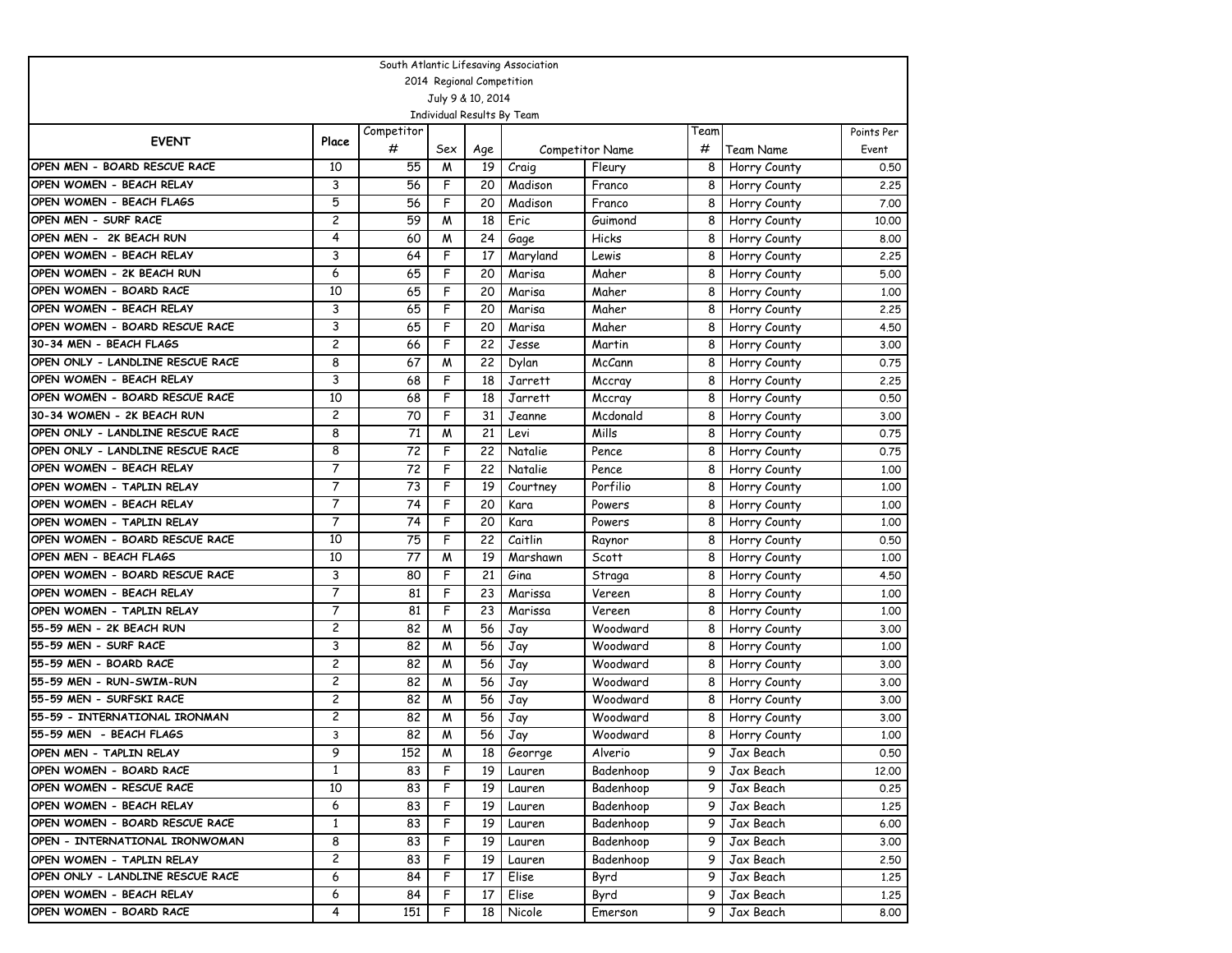| South Atlantic Lifesaving Association                       |                         |            |                |                           |                            |                        |                |                        |              |  |  |  |
|-------------------------------------------------------------|-------------------------|------------|----------------|---------------------------|----------------------------|------------------------|----------------|------------------------|--------------|--|--|--|
|                                                             |                         |            |                | 2014 Regional Competition |                            |                        |                |                        |              |  |  |  |
|                                                             |                         |            |                | July 9 & 10, 2014         |                            |                        |                |                        |              |  |  |  |
|                                                             |                         |            |                |                           | Individual Results By Team |                        |                |                        |              |  |  |  |
| <b>EVENT</b>                                                | Place                   | Competitor |                |                           |                            |                        | Team           |                        | Points Per   |  |  |  |
|                                                             |                         | #          | Sex            | Age                       |                            | <b>Competitor Name</b> | #              | Team Name              | Event        |  |  |  |
| OPEN WOMEN - BEACH RELAY                                    | 6                       | 151        | F              | 18                        | Nicole                     | Emerson                | 9              | Jax Beach              | 1,25         |  |  |  |
| OPEN WOMEN - BEACH FLAGS                                    | $\overline{7}$          | 151        | F              | 18                        | Nicole                     | Emerson                | 9              | Jax Beach              | 4.00         |  |  |  |
| OPEN MEN - BOARD RACE                                       | 3                       | 85         | M              | 24                        | Richard                    | Ghiotto                | 9              | Jax Beach              | 9.00         |  |  |  |
| OPEN MEN - BEACH RELAY                                      | $\overline{c}$          | 85         | M              | 24                        | Richard                    | Ghiotto                | 9              | Jax Beach              | 2.50         |  |  |  |
| OPEN MEN - SURFSKI RACE                                     | 3                       | 85         | M              | 24                        | Richard                    | Ghiotto                | 9              | Jax Beach              | 9.00         |  |  |  |
| OPEN MEN - BOARD RESCUE RACE                                | 1                       | 85         | M              | 24                        | Richard                    | Ghiotto                | 9              | Jax Beach              | 6.00         |  |  |  |
| OPEN - INTERNATIONAL IRONMAN                                | $\overline{\mathbf{c}}$ | 85         | M              | 24                        | Richard                    | Ghiotto                | 9              | Jax Beach              | 10.00        |  |  |  |
| OPEN MEN - BEACH FLAGS                                      | 6                       | 85         | M              | 24                        | Richard                    | Ghiotto                | 9              | Jax Beach              | 5.00         |  |  |  |
| OPEN MEN - TAPLIN RELAY                                     | $\overline{\mathbf{c}}$ | 85         | M              | 24                        | Richard                    | Ghiotto                | 9              | Jax Beach              | 2.50         |  |  |  |
| OPEN MEN - BOARD RACE                                       | 10                      | 86         | M              | 29                        | Ross                       | Ghiotto                | 9              | Jax Beach              | 1,00         |  |  |  |
| OPEN MEN - BEACH RELAY                                      | $\overline{c}$          | 86         | M              | 29                        | Ross                       | Ghiotto                | 9              | Jax Beach              | 2,50         |  |  |  |
| OPEN MEN - SURFSKI RACE                                     | $\overline{7}$          | 86         | M              | 29                        | Ross                       | Ghiotto                | 9              | Jax Beach              | 4.00         |  |  |  |
| OPEN MEN - BEACH FLAGS                                      | $\overline{c}$          | 86         | M              | 29                        | Ross                       | Ghiotto                | 9              | Jax Beach              | 10,00        |  |  |  |
| OPEN MEN - TAPLIN RELAY                                     | $\overline{c}$          | 86         | M              | 29                        | Ross                       | Ghiotto                | 9              | Jax Beach              | 2.50         |  |  |  |
| OPEN ONLY - LANDLINE RESCUE RACE                            | 6                       | 87         | M              | 24                        | Tim                        | Kiline                 | 9              | Jax Beach              | 1.25         |  |  |  |
| OPEN MEN - BEACH RELAY                                      | $\overline{c}$          | 87         | M              | 24                        | Tim                        | Kiline                 | 9              | Jax Beach              | 2,50         |  |  |  |
| OPEN MEN - TAPLIN RELAY                                     | $\overline{c}$          | 87         | M              | 24                        | Tim                        | Kiline                 | 9              | Jax Beach              | 2.50         |  |  |  |
| OPEN ONLY - LANDLINE RESCUE RACE                            | 6                       | 88         | M              | 18                        | Matt                       | Lydon                  | 9              | Jax Beach              | 1,25         |  |  |  |
| OPEN MEN - BOARD RACE                                       | 4                       | 88         | M              | 18                        | Matt                       | Lydon                  | 9              | Jax Beach              | 8.00         |  |  |  |
| OPEN MEN - RUN-SWIM-RUN                                     | 6                       | 88         | M              | 18                        | Matt                       | Lydon                  | 9              | Jax Beach              | 5.00         |  |  |  |
| OPEN MEN - BOARD RESCUE RACE                                | 1                       | 88         | M              | 18                        | Matt                       | Lydon                  | 9              | Jax Beach              | 6.00         |  |  |  |
| OPEN - INTERNATIONAL IRONMAN                                | 3                       | 88         | M              | 18                        | Matt                       | Lydon                  | 9              | Jax Beach              | 9.00         |  |  |  |
| OPEN MEN - TAPLIN RELAY                                     | $\overline{c}$          | 88         | M              | 18                        | Matt                       | Lydon                  | 9              | Jax Beach              | 2,50         |  |  |  |
| OPEN ONLY - LANDLINE RESCUE RACE                            | 6                       | 89         | M              | 19                        | Andrew                     | Macdonald              | 9              | Jax Beach              | 1,25         |  |  |  |
| OPEN MEN - BEACH RELAY                                      | $\overline{c}$<br>5     | 89         | M              | 19                        | Andrew                     | Macdonald              | 9<br>9         | Jax Beach              | 2.50         |  |  |  |
| OPEN ONLY - LANDLINE RESCUE RACE<br>OPEN MEN - SURFSKI RACE | 6                       | 90         | M              | 29                        | Artsiom                    | Naidzich               | 9              | Jax Beach              | 1.75         |  |  |  |
| OPEN MEN - BOARD RESCUE RACE                                | 6                       | 90<br>90   | M<br>M         | 29<br>29                  | Artsiom                    | Naidzich<br>Naidzich   | 9              | Jax Beach<br>Jax Beach | 5.00<br>2.50 |  |  |  |
| OPEN MEN - BEACH FLAGS                                      | 5                       | 90         | M              | 29                        | Artsiom<br>Artsiom         | Naidzich               | 9              | Jax Beach              | 7.00         |  |  |  |
| OPEN MEN - BOARD RACE                                       | $\mathbf{1}$            | 214        | M              | 30                        | Barrett                    | Phifer                 | 9              | Jax Beach              | 12,00        |  |  |  |
| 30-34 MEN - BOARD RACE                                      | 1                       | 214        | M              | 30                        | <b>Barrett</b>             | Phifer                 | 9              | Jax Beach              | 5.00         |  |  |  |
| OPEN MEN - SURFSKI RACE                                     | $\mathbf{1}$            | 214        | M              | 30                        | Barrett                    | Phifer                 | 9              | Jax Beach              | 12,00        |  |  |  |
| 30-34 MEN - SURFSKI RACE                                    | $\mathbf{1}$            | 214        | M              | 30                        | Barrett                    | Phifer                 | 9              | Jax Beach              | 5.00         |  |  |  |
| OPEN - INTERNATIONAL IRONMAN                                | 7                       | 214        | $\overline{M}$ | 30                        | Barrett                    | Phifer                 | 9 <sup>1</sup> | Jax Beach              | 4.00         |  |  |  |
| 30-34 - INTERANTIONAL IRONMAN                               | 1                       | 214        | M              | 30                        | Barrett                    | Phifer                 | 9              | Jax Beach              | 5.00         |  |  |  |
| OPEN MEN - TAPLIN RELAY                                     | 9                       | 214        | M              | 30                        | Barrett                    | Phifer                 | 9.             | Jax Beach              | 0.50         |  |  |  |
| OPEN WOMEN - 2K BEACH RUN                                   | 5                       | 91         | F              | 18                        | Olivia                     | Pigg                   | 9.             | Jax Beach              | 7.00         |  |  |  |
| OPEN ONLY - LANDLINE RESCUE RACE                            | 5                       | 91         | F              | 18                        | Olivia                     | Pigg                   | 9.             | Jax Beach              | 1,75         |  |  |  |
| OPEN WOMEN - BOARD RACE                                     | 5                       | 91         | F              | 18                        | Olivia                     | Pigg                   | 9.             | Jax Beach              | 7.00         |  |  |  |
| OPEN WOMEN - RESCUE RACE                                    | 10                      | 91         | F              | 18                        | Olivia                     | Pigg                   | 9.             | Jax Beach              | 0.25         |  |  |  |
| OPEN WOMEN - BEACH RELAY                                    | 6                       | 91         | F              | 18                        | Olivia                     | Pigg                   | 9.             | Jax Beach              | 1.25         |  |  |  |
| OPEN - INTERNATIONAL IRONWOMAN                              | 7                       | 91         | F              | 18                        | Olivia                     | Pigg                   | 9.             | Jax Beach              | 4.00         |  |  |  |
| OPEN WOMEN - TAPLIN RELAY                                   | $\overline{c}$          | 91         | F              | 18                        | Olivia                     | Pigg                   | 9.             | Jax Beach              | 2.50         |  |  |  |
|                                                             |                         |            |                |                           |                            |                        |                |                        |              |  |  |  |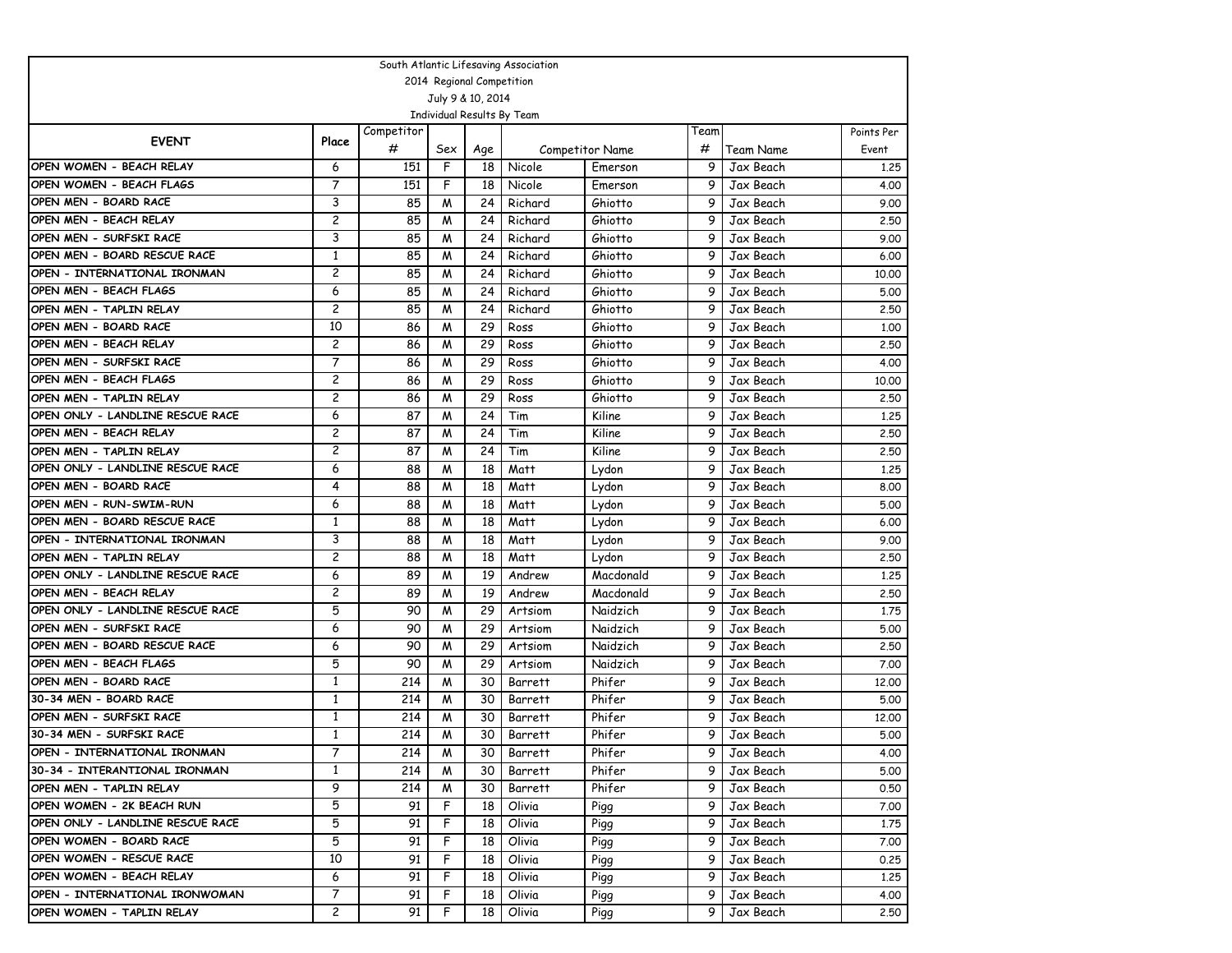| South Atlantic Lifesaving Association |              |            |                |                 |                            |                        |                 |            |            |  |  |  |
|---------------------------------------|--------------|------------|----------------|-----------------|----------------------------|------------------------|-----------------|------------|------------|--|--|--|
| 2014 Regional Competition             |              |            |                |                 |                            |                        |                 |            |            |  |  |  |
| July 9 & 10, 2014                     |              |            |                |                 |                            |                        |                 |            |            |  |  |  |
|                                       |              |            |                |                 | Individual Results By Team |                        |                 |            |            |  |  |  |
| <b>EVENT</b>                          | Place        | Competitor |                |                 |                            |                        | Team            |            | Points Per |  |  |  |
|                                       |              | #          | Sex            | Age             |                            | <b>Competitor Name</b> | #               | Team Name  | Event      |  |  |  |
| OPEN ONLY - LANDLINE RESCUE RACE      | 5            | 92         | M              | 18              | Vasili                     | Plegi                  | 9               | Jax Beach  | 1,75       |  |  |  |
| OPEN MEN - TAPLIN RELAY               | 9            | 92         | M              | 18              | Vasili                     | Plegi                  | 9               | Jax Beach  | 0.50       |  |  |  |
| OPEN WOMEN - BEACH RELAY              | 9            | 93         | F              | 16              | Marie-Gabriel              | Porter                 | 9               | Jax Beach  | 0.50       |  |  |  |
| OPEN WOMEN - BOARD RACE               | 9            | 94         | F              | 22              | Allison                    | Shemenski              | 9               | Jax Beach  | 2,00       |  |  |  |
| OPEN WOMEN - RESCUE RACE              | 10           | 94         | F              | 22              | Allison                    | Shemenski              | 9               | Jax Beach  | 0.25       |  |  |  |
| OPEN WOMEN - SURFSKI RACE             | 2            | 94         | F              | 22              | Allison                    | Shemenski              | 9               | Jax Beach  | 10,00      |  |  |  |
| OPEN WOMEN - BOARD RESCUE RACE        | $\mathbf{1}$ | 94         | F              | 22              | Allison                    | Shemenski              | 9               | Jax Beach  | 6.00       |  |  |  |
| OPEN - INTERNATIONAL IRONWOMAN        | 2            | 94         | F              | 22              | Allison                    | Shemenski              | 9               | Jax Beach  | 10,00      |  |  |  |
| OPEN WOMEN - TAPLIN RELAY             | 2            | 94         | F              | 22              | Allison                    | Shemenski              | 9               | Jax Beach  | 2.50       |  |  |  |
| OPEN MEN - SURFSKI RACE               | 8            | 96         | M              | 22              | Gordon                     | Van Dusen              | 9               | Jax Beach  | 3.00       |  |  |  |
| OPEN MEN - BOARD RESCUE RACE          | 6            | 96         | M              | 22              | Gordon                     | Van Dusen              | 9               | Jax Beach  | 2,50       |  |  |  |
| 60-64 WOMEN - 2K BEACH RUN            | $\mathbf{1}$ | 97         | F              | 61              | Susan                      | Wallis                 | 9               | Jax Beach  | 5.00       |  |  |  |
| 60-64 WOMEN - SURF RACE               | $\mathbf{1}$ | 97         | F              | 61              | Susan                      | Wallis                 | 9               | Jax Beach  | 5.00       |  |  |  |
| 60-64 WOMEN - BOARD RACE              | $\mathbf{1}$ | 97         | F              | 61              | Susan                      | Wallis                 | 9               | Jax Beach  | 5.00       |  |  |  |
| 60-64 WOMEN - RUN-SWIM-RUN            | $\mathbf{1}$ | 97         | F              | 61              | Susan                      | Wallis                 | 9               | Jax Beach  | 5.00       |  |  |  |
| 60-64 WOMEN - SURFSKI RACE            | 1            | 97         | F              | 61              | Susan                      | Wallis                 | 9               | Jax Beach  | 5.00       |  |  |  |
| 60-64 - INTERNATIONAL IRONWOMAN       | 1            | 97         | F              | 61              | Susan                      | Wallis                 | 9               | Jax Beach  | 5.00       |  |  |  |
| 60-64 WOMEN - BEACH FLAGS             | $\mathbf{1}$ | 97         | F              | 61              | Susan                      | Wallis                 | 9               | Jax Beach  | 5.00       |  |  |  |
| OPEN ONLY - LANDLINE RESCUE RACE      | 5            | 98         | M              | 28              | Nick                       | Wellington             | 9               | Jax Beach  | 1.75       |  |  |  |
| 45-49 MEN - SURF RACE                 | $\mathbf{1}$ | 99         | M              | 45              | Thomas                     | Wright                 | 9               | Jax Beach  | 5.00       |  |  |  |
| 45-49 MEN - BOARD RACE                | 1            | 99         | M              | 45              | Thomas                     | Wright                 | 9               | Jax Beach  | 5.00       |  |  |  |
| 45-49 MEN - RUN-SWIM-RUN              | $\mathbf{1}$ | 99         | M              | 45              | Thomas                     | Wright                 | 9               | Jax Beach  | 5.00       |  |  |  |
| 45-49 MEN - SURFSKI RACE              | $\mathbf{1}$ | 99         | M              | 45              | Thomas                     | Wright                 | 9               | Jax Beach  | 5.00       |  |  |  |
| 45-49 - INTERNATIONAL IRONMAN         | $\mathbf{1}$ | 99         | M              | 45              | Thomas                     | Wright                 | 9               | Jax Beach  | 5.00       |  |  |  |
| 45-49 MEN - BEACH FLAGS               | 1            | 99         | M              | 45              | Thomas                     | Wright                 | 9               | Jax Beach  | 5.00       |  |  |  |
| OPEN ONLY - LANDLINE RESCUE RACE      | 7            | 115        | M              | 43              | Bryant                     | Bass                   | 12              | Kure Beach | 1,00       |  |  |  |
| OPEN MEN - BEACH RELAY                | 6            | 100        | M              | 23              | Connor                     | Black                  | 12              | Kure Beach | 1,25       |  |  |  |
| 40-44 MEN - 2K BEACH RUN              | 2            | 101        | M              | 44              | Matt                       | Brezynski              | 12              | Kure Beach | 3,00       |  |  |  |
| 40-44 MEN - BOARD RACE                | 2            | 101        | M              | 44              | Matt                       | Brezynski              | 12              | Kure Beach | 3.00       |  |  |  |
| 40-44 MEN - BEACH FLAGS               | 3            | 101        | M              | 44              | Matt                       | Brezynski              | 12              | Kure Beach | 1,00       |  |  |  |
| OPEN MEN - BEACH RELAY                | 6            | 102        | M              | 20              | David                      | Brigham                | 12              | Kure Beach | 1,25       |  |  |  |
| 45-49 MEN - 2K BEACH RUN              | 2            | 109        | M              | 49              | David                      | Heglar                 | 12              | Kure Beach | 3,00       |  |  |  |
| 45-49 MEN - BOARD RACE                | 3            | 109        | M              | 49              | David                      | Heglar                 | 12              | Kure Beach | 1.00       |  |  |  |
| OPEN ONLY - LANDLINE RESCUE RACE      | 7            | 110        | $\overline{M}$ | $\overline{38}$ | Chris                      | Holler                 | 12              | Kure Beach | 1.00       |  |  |  |
| OPEN MEN - RESCUE RACE                | 8            | 110        | M              | 38              | Chris                      | Holler                 | 12 <sup>2</sup> | Kure Beach | 0.75       |  |  |  |
| OPEN ONLY - LANDLINE RESCUE RACE      | 7            | 111        | F              | 17              | Colleen                    | Keck                   | 12              | Kure Beach | 1.00       |  |  |  |
| OPEN MEN - BEACH RELAY                | 6            | 113        | M              | 26              | Edmund                     | Kennedy                | 12              | Kure Beach | 1.25       |  |  |  |
| OPEN MEN - BEACH FLAGS                | 4            | 113        | M              | 26              | Edmund                     | Kennedy                | 12              | Kure Beach | 8.00       |  |  |  |
| OPEN MEN - RESCUE RACE                | 8            | 212        | M              | 17              | Cory                       | Morrison               | 12              | Kure Beach | 0.75       |  |  |  |
| OPEN MEN - BEACH RELAY                | 6            | 114        | M              | 27              | Daniel                     | Russell                | 12              | Kure Beach | 1.25       |  |  |  |
| OPEN ONLY - LANDLINE RESCUE RACE      | 7            | 116        | M              | 21              | Cole                       | Vaughn                 | 12              | Kure Beach | 1.00       |  |  |  |
| OPEN WOMEN - RESCUE RACE              | 6            | 117        | F              | 20              | Aneesa                     | Golshan                | 13              | Nags Head  | 1.25       |  |  |  |
| OPEN WOMEN - TAPLIN RELAY             | 3            | 117        | F              | 20              | Aneesa                     | Golshan                | 13              | Nags Head  | 2.25       |  |  |  |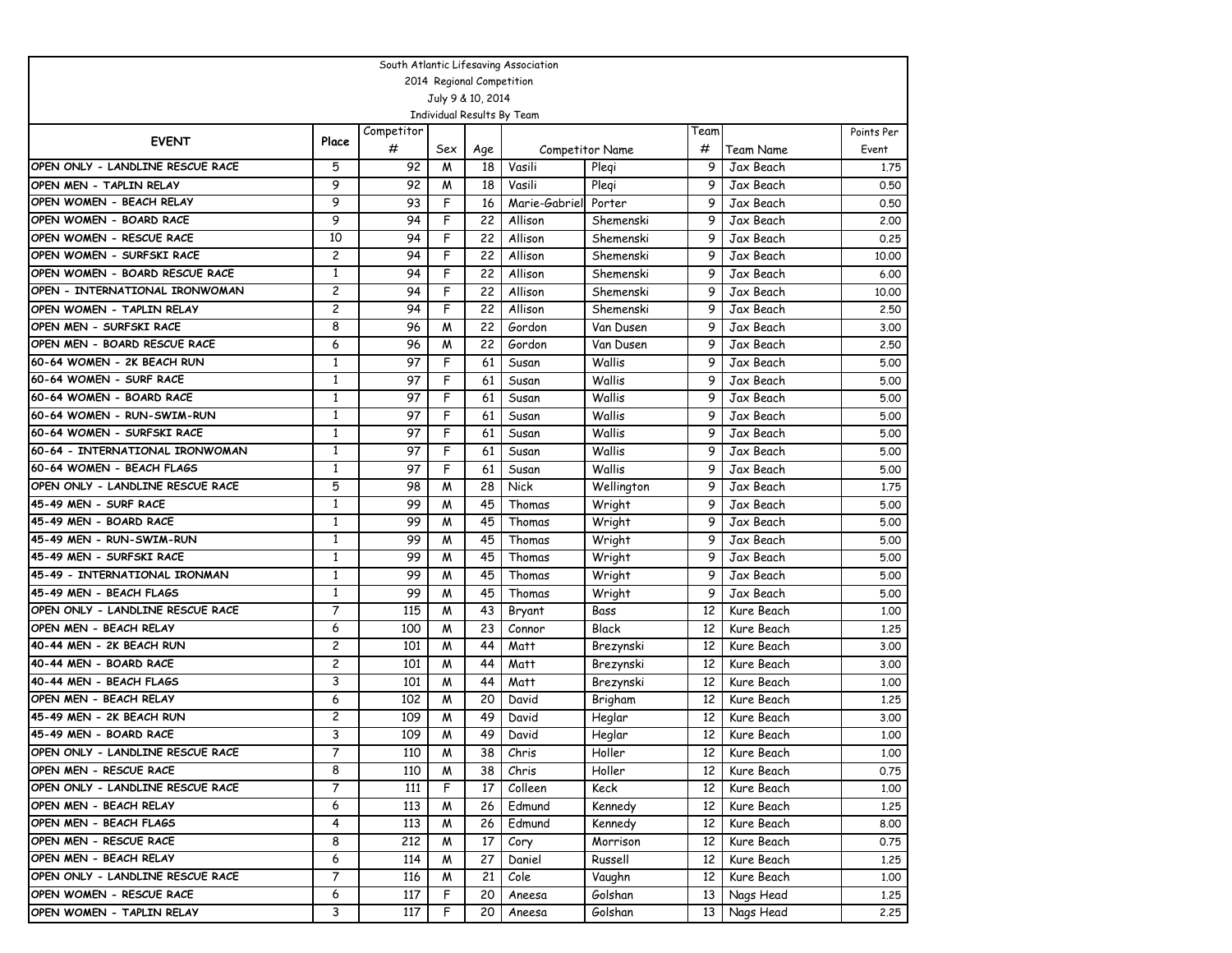| South Atlantic Lifesaving Association                   |              |            |     |                           |                            |                 |                 |              |            |  |  |  |
|---------------------------------------------------------|--------------|------------|-----|---------------------------|----------------------------|-----------------|-----------------|--------------|------------|--|--|--|
|                                                         |              |            |     | 2014 Regional Competition |                            |                 |                 |              |            |  |  |  |
|                                                         |              |            |     | July 9 & 10, 2014         |                            |                 |                 |              |            |  |  |  |
|                                                         |              |            |     |                           | Individual Results By Team |                 |                 |              |            |  |  |  |
| <b>EVENT</b>                                            | Place        | Competitor |     |                           |                            |                 | Team            |              | Points Per |  |  |  |
|                                                         |              | #          | Sex | Age                       |                            | Competitor Name | #               | Team Name    | Event      |  |  |  |
| 55-59 MEN - 2K BEACH RUN                                | 1            | 118        | M   | 56                        | John                       | Kenny           | 13              | Nags Head    | 5.00       |  |  |  |
| 55-59 MEN - SURF RACE                                   | $\mathbf{1}$ | 118        | M   | 56                        | John                       | Kenny           | 13              | Nags Head    | 5.00       |  |  |  |
| 55-59 MEN - BOARD RACE                                  | $\mathbf{1}$ | 118        | M   | 56                        | John                       | Kenny           | 13              | Nags Head    | 5.00       |  |  |  |
| 55-59 MEN - RUN-SWIM-RUN                                | $\mathbf{1}$ | 118        | W   | 56                        | John                       | Kenny           | 13              | Nags Head    | 5.00       |  |  |  |
| 55-59 MEN - SURFSKI RACE                                | 1            | 118        | M   | 56                        | John                       | Kenny           | 13              | Nags Head    | 5.00       |  |  |  |
| 55-59 - INTERNATIONAL IRONMAN                           | 1            | 118        | M   | 56                        | John                       | Kenny           | 13              | Nags Head    | 5.00       |  |  |  |
| 55-59 MEN - BEACH FLAGS                                 | $\mathbf{1}$ | 118        | M   | 56                        | John                       | Kenny           | 13              | Nags Head    | 5.00       |  |  |  |
| OPEN ONLY - LANDLINE RESCUE RACE                        | 4            | 119        | M   | 20                        | Shawn                      | Kenny           | 13              | Nags Head    | 2,00       |  |  |  |
| OPEN MEN - BEACH RELAY                                  | $\mathbf{1}$ | 119        | M   | 20                        | Shawn                      | Kenny           | 13              | Nags Head    | 3.00       |  |  |  |
| OPEN MEN - TAPLIN RELAY                                 | 1            | 119        | M   | 20                        | Shawn                      | Kenny           | 13              | Nags Head    | 3.00       |  |  |  |
| OPEN ONLY - LANDLINE RESCUE RACE                        | 4            | 120        | F   | 24                        | Sarah                      | Knie            | 13              | Nags Head    | 2.00       |  |  |  |
| OPEN WOMEN - RESCUE RACE                                | 6            | 120        | F   | 24                        | Sarah                      | Knie            | 13              | Nags Head    | 1.25       |  |  |  |
| OPEN WOMEN - BEACH RELAY                                | 8            | 120        | F   | 24                        | Sarah                      | Knie            | 13              | Nags Head    | 0.75       |  |  |  |
| OPEN WOMEN - BOARD RESCUE RACE                          | 5            | 120        | F   | 24                        | Sarah                      | Knie            | 13              | Nags Head    | 3.50       |  |  |  |
| OPEN WOMEN - TAPLIN RELAY                               | 3            | 120        | F   | 24                        | Sarah                      | Knie            | 13              | Nags Head    | 2.25       |  |  |  |
| OPEN MEN - SURF RACE                                    | 10           | 121        | M   | 37                        | Phillip                    | Lloyd           | 13              | Nags Head    | 1,00       |  |  |  |
| 35-39 MEN - SURF RACE                                   | $\mathbf{1}$ | 121        | M   | 37                        | Phillip                    | Lloyd           | 13              | Nags Head    | 5.00       |  |  |  |
| OPEN MEN - BOARD RACE                                   | 2            | 121        | M   | 37                        | Phillip                    | Lloyd           | 13              | Nags Head    | 10,00      |  |  |  |
| 35-39 MEN - BOARD RACE                                  | $\mathbf{1}$ | 121        | M   | 37                        | Phillip                    | Lloyd           | 13              | Nags Head    | 5.00       |  |  |  |
| OPEN MEN - RUN-SWIM-RUN                                 | 7            | 121        | M   | 37                        | Phillip                    | Lloyd           | 13              | Nags Head    | 4.00       |  |  |  |
| 35-39 MEN - RUN-SWIM-RUN                                | 1            | 121        | M   | 37                        | Phillip                    | Lloyd           | 13              | Nags Head    | 5.00       |  |  |  |
| OPEN MEN - SURFSKI RACE                                 | 2            | 121        | M   | 37                        | Phillip                    | Lloyd           | 13              | Nags Head    | 10.00      |  |  |  |
| 35-39 MEN - SURFSKI RACE                                | $\mathbf{1}$ | 121        | M   | 37                        | Phillip                    | Lloyd           | 13              | Nags Head    | 5.00       |  |  |  |
| OPEN MEN - BOARD RESCUE RACE                            | 7            | 121        | W   | 37                        | Phillip                    | Lloyd           | 13              | Nags Head    | 2.00       |  |  |  |
| OPEN - INTERNATIONAL IRONMAN                            | 1            | 121        | M   | 37                        | Phillip                    | Lloyd           | 13              | Nags Head    | 12.00      |  |  |  |
| 35-39 - INTERNATIONAL IRONMAN                           | 1            | 121        | M   | 37                        | Phillip                    | Lloyd           | 13              | Nags Head    | 5.00       |  |  |  |
| OPEN MEN - TAPLIN RELAY                                 | 1            | 121        | M   | 37                        | Phillip                    | Lloyd           | 13              | Nags Head    | 3.00       |  |  |  |
| 30-34 WOMEN - 2K BEACH RUN                              | 3            | 122        | F   | 33                        | Bethany                    | McKinney        | 13              | Nags Head    | 1,00       |  |  |  |
| 30-34 WOMEN - SURF RACE                                 | 3            | 122        | F   | 33                        | Bethany                    | McKinney        | 13              | Nags Head    | 1.00       |  |  |  |
| 30-34 WOMEN - BOARD RACE                                | 2            | 122        | F   | 33                        | Bethany                    | McKinney        | 13              | Nags Head    | 3.00       |  |  |  |
| 30-34 WOMEN - RUN-SWIM-RUN<br>OPEN WOMEN - RESCUE RACE  | 3            | 122        | F   | 33                        | Bethany                    | McKinney        | 13              | Nags Head    | 1.00       |  |  |  |
|                                                         | 6            | 122        | F   | 33                        | Bethany                    | McKinney        | 13              | Nags Head    | 1.25       |  |  |  |
| OPEN WOMEN - SURFSKI RACE<br>30-34 WOMEN - SURFSKI RACE | 3            | 122        | F   | 33                        | Bethany                    | McKinney        | 13              | Nags Head    | 9.00       |  |  |  |
|                                                         | $\mathbf{1}$ | 122        | F   | 33                        | Bethany                    | McKinney        |                 | 13 Nags Head | 5.00       |  |  |  |
| OPEN - INTERNATIONAL IRONWOMAN                          | 4            | 122        | F   | 33 I                      | Bethany                    | McKinney        |                 | 13 Nags Head | 8.00       |  |  |  |
| 30-34 - INTERNATIONAL IRONWOMAN                         | $\mathbf{1}$ | 122        | F   | 33                        | Bethany                    | McKinney        | 13 <sup>1</sup> | Nags Head    | 5.00       |  |  |  |
| 30-34 WOMEN - BEACH FLAGS                               | 2            | 122        | F   | 33                        | Bethany                    | McKinney        | 13 <sup>1</sup> | Nags Head    | 3.00       |  |  |  |
| OPEN WOMEN - TAPLIN RELAY                               | 3            | 122        | F   | 33                        | Bethany                    | McKinney        | 13              | Nags Head    | 2.25       |  |  |  |
| OPEN MEN - 2K BEACH RUN                                 | 7            | 124        | M   | 36                        | Chad                       | Motz            | 13              | Nags Head    | 4.00       |  |  |  |
| 35-39 MEN - 2K BEACH RUN                                | $\mathbf{1}$ | 124        | M   | 36                        | Chad                       | Motz            | 13 <sup>1</sup> | Nags Head    | 5.00       |  |  |  |
| 35-39 MEN - BOARD RACE                                  | 3            | 124        | M   | 36                        | Chad                       | Motz            | 13              | Nags Head    | 1.00       |  |  |  |
| OPEN MEN - RESCUE RACE                                  | 10           | 124        | M   | 36                        | Chad                       | Motz            | 13 <sup>1</sup> | Nags Head    | 0.25       |  |  |  |
| OPEN MEN - SURFSKI RACE                                 | 5            | 124        | M   | 36                        | Chad                       | Motz            | 13 <sup>1</sup> | Nags Head    | 7.00       |  |  |  |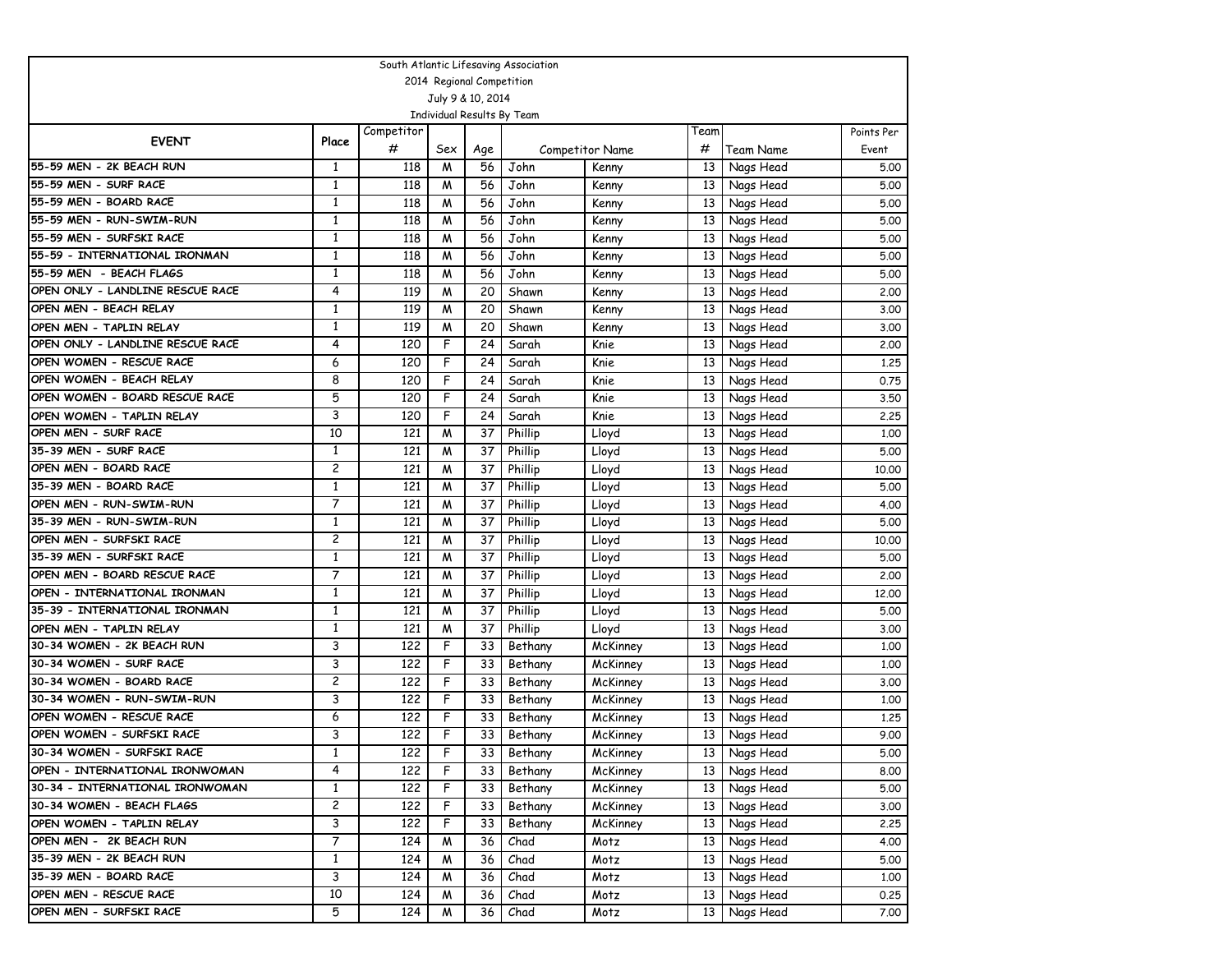| South Atlantic Lifesaving Association |              |            |                |                   |                            |                        |      |                |            |  |  |
|---------------------------------------|--------------|------------|----------------|-------------------|----------------------------|------------------------|------|----------------|------------|--|--|
| 2014 Regional Competition             |              |            |                |                   |                            |                        |      |                |            |  |  |
|                                       |              |            |                | July 9 & 10, 2014 |                            |                        |      |                |            |  |  |
|                                       |              |            |                |                   | Individual Results By Team |                        |      |                |            |  |  |
| <b>EVENT</b>                          | Place        | Competitor |                |                   |                            |                        | Team |                | Points Per |  |  |
|                                       |              | #          | Sex            | Age               |                            | <b>Competitor Name</b> | #    | Team Name      | Event      |  |  |
| 35-39 MEN - SURFSKI RACE              | 2            | 124        | M              | 36                | Chad                       | Motz                   | 13   | Nags Head      | 3.00       |  |  |
| OPEN MEN - BOARD RESCUE RACE          | 7            | 124        | M              | 36                | Chad                       | Motz                   | 13   | Nags Head      | 2.00       |  |  |
| 35-39 - INTERNATIONAL IRONMAN         | 3            | 124        | M              | 36                | Chad                       | Motz                   | 13   | Nags Head      | 1,00       |  |  |
| OPEN MEN - TAPLIN RELAY               | 8            | 124        | M              | 36                | Chad                       | Motz                   | 13   | Nags Head      | 0.75       |  |  |
| OPEN ONLY - LANDLINE RESCUE RACE      | 4            | 125        | M              | 25                | Justin                     | Parker                 | 13   | Nags Head      | 2,00       |  |  |
| OPEN MEN - TAPLIN RELAY               | 1            | 125        | M              | 25                | Justin                     | Parker                 | 13   | Nags Head      | 3,00       |  |  |
| OPEN WOMEN - 2K BEACH RUN             | 3            | 126        | F              | 20                | Léa                        | Raiche-Marsden         | 13   | Nags Head      | 9.00       |  |  |
| OPEN WOMEN - SURF RACE                | 1            | 126        | F              | 20                | Léa                        | Raiche-Marsden         | 13   | Nags Head      | 12,00      |  |  |
| OPEN WOMEN - BOARD RACE               | 7            | 126        | F              | 20                | Léa                        | Raiche-Marsden         | 13   | Nags Head      | 4.00       |  |  |
| OPEN WOMEN - RUN-SWIM-RUN             | 1            | 126        | F              | 20                | Léa                        | Raiche-Marsden         | 13   | Nags Head      | 12,00      |  |  |
| OPEN WOMEN - RESCUE RACE              | 6            | 126        | F              | 20                | Léa                        | Raiche-Marsden         | 13   | Nags Head      | 1.25       |  |  |
| OPEN WOMEN - BEACH RELAY              | $\mathbf{1}$ | 126        | F              | 20                | Léa                        | Raiche-Marsden         | 13   | Nags Head      | 3.00       |  |  |
| OPEN WOMEN - BOARD RESCUE RACE        | 5            | 126        | F              | 20                | Léa                        | Raiche-Marsden         | 13   | Nags Head      | 3.50       |  |  |
| OPEN WOMEN - BEACH FLAGS              | $\mathbf{1}$ | 126        | F              | 20                | Léa                        | Raiche-Marsden         | 13   | Nags Head      | 12.00      |  |  |
| OPEN WOMEN - TAPLIN RELAY             | 3            | 126        | F              | 20                | Léa                        | Raiche-Marsden         | 13   | Nags Head      | 2,25       |  |  |
| OPEN ONLY - LANDLINE RESCUE RACE      | 4            | 127        | M              | 25                | Jeffrey                    | Robinson               | 13   | Nags Head      | 2,00       |  |  |
| OPEN MEN - BOARD RACE                 | 5            | 127        | M              | 25                | Jeffrey                    | Robinson               | 13   | Nags Head      | 7.00       |  |  |
| OPEN MEN - TAPLIN RELAY               | $\mathbf{1}$ | 127        | M              | 25                | Jeffrey                    | Robinson               | 13   | Nags Head      | 3,00       |  |  |
| 45-49 MEN - 2K BEACH RUN              | $\mathbf{1}$ | 128        | M              | 45                | Ken                        | Savage                 | 13   | Nags Head      | 5.00       |  |  |
| 45-49 MEN - SURF RACE                 | 2            | 128        | M              | 45                | Ken                        | Savage                 | 13   | Nags Head      | 3.00       |  |  |
| 45-49 MEN - BOARD RACE                | 2            | 128        | M              | 45                | Ken                        | Savage                 | 13   | Nags Head      | 3,00       |  |  |
| 45-49 MEN - RUN-SWIM-RUN              | 2            | 128        | M              | 45                | Ken                        | Savage                 | 13   | Nags Head      | 3.00       |  |  |
| 45-49 MEN - SURFSKI RACE              | 2            | 128        | M              | 45                | Ken                        | Savage                 | 13   | Nags Head      | 3,00       |  |  |
| 45-49 - INTERNATIONAL IRONMAN         | 2            | 128        | M              | 45                | Ken                        | Savage                 | 13   | Nags Head      | 3.00       |  |  |
| OPEN WOMEN - RESCUE RACE              | 10           | 130        | F              | 20                | Emily                      | Bain                   | 16   | Virginia Beach | 0.25       |  |  |
| OPEN MEN - RESCUE RACE                | 6            | 131        | M              | 24                | Mason                      | Calhoun                | 16   | Virginia Beach | 1.25       |  |  |
| OPEN MEN - BEACH RELAY                | 4            | 131        | M              | 24                | Mason                      | Calhoun                | 16   | Virginia Beach | 2.00       |  |  |
| OPEN ONLY - LANDLINE RESCUE RACE      | 3            | 132        | F              | 20                | Emily                      | Clary                  | 16   | Virginia Beach | 2.25       |  |  |
| OPEN WOMEN - SURF RACE                | 9            | 132        | F              | 20                | Emily                      | Clary                  | 16   | Virginia Beach | 2.00       |  |  |
| OPEN WOMEN - RUN-SWIM-RUN             | 5            | 132        | F              | 20                | Emily                      | Clary                  | 16   | Virginia Beach | 7.00       |  |  |
| OPEN WOMEN - RESCUE RACE              | 4            | 132        | F              | 20                | Emily                      | Clary                  | 16   | Virginia Beach | 2.00       |  |  |
| OPEN WOMEN - BEACH RELAY              | 10           | 132        | F              | 20                | Emily                      | Clary                  | 16   | Virginia Beach | 0.25       |  |  |
| OPEN WOMEN - TAPLIN RELAY             | 2            | 132        | F              | 20                | Emily                      | Clary                  | 16   | Virginia Beach | 2.50       |  |  |
| OPEN MEN - RESCUE RACE                | 6            | 133        | $\overline{M}$ | $\overline{20}$   | Benjamin                   | Collins                | 16   | Virginia Beach | 1,25       |  |  |
| OPEN MEN - BEACH RELAY                | 7            | 133        | M              | 20                | Benjamin                   | Collins                | 16   | Virginia Beach | 1.00       |  |  |
| OPEN ONLY - LANDLINE RESCUE RACE      | 3            | 134        | M              | 18                | Nathaniel                  | DaCruz                 | 16   | Virginia Beach | 2.25       |  |  |
| OPEN MEN - RUN-SWIM-RUN               | 5            | 134        | M              | 18                | Nathaniel                  | DaCruz                 | 16   | Virginia Beach | 7.00       |  |  |
| OPEN MEN - RESCUE RACE                | 6            | 134        | M              | 18                | Nathaniel                  | DaCruz                 | 16   | Virginia Beach | 1.25       |  |  |
| OPEN ONLY - LANDLINE RESCUE RACE      | 3            | 135        | m              | 19                | David                      | Derrick                | 16   | Virginia Beach | 2.25       |  |  |
| OPEN WOMEN - RESCUE RACE              | $\mathbf{1}$ | 136        | F              | 22                | Sarah                      | Derrick                | 16   | Virginia Beach | 3.00       |  |  |
| OPEN WOMEN - BEACH RELAY              | 5            | 136        | F              | 22                | Sarah                      | Derrick                | 16   | Virginia Beach | 1.75       |  |  |
| OPEN WOMEN - BEACH FLAGS              | 2            | 136        | F              | 22                | Sarah                      | Derrick                | 16   | Virginia Beach | 10.00      |  |  |
| OPEN WOMEN - TAPLIN RELAY             | 6            | 136        | F              | 22                | Sarah                      | Derrick                | 16   | Virginia Beach | 1.25       |  |  |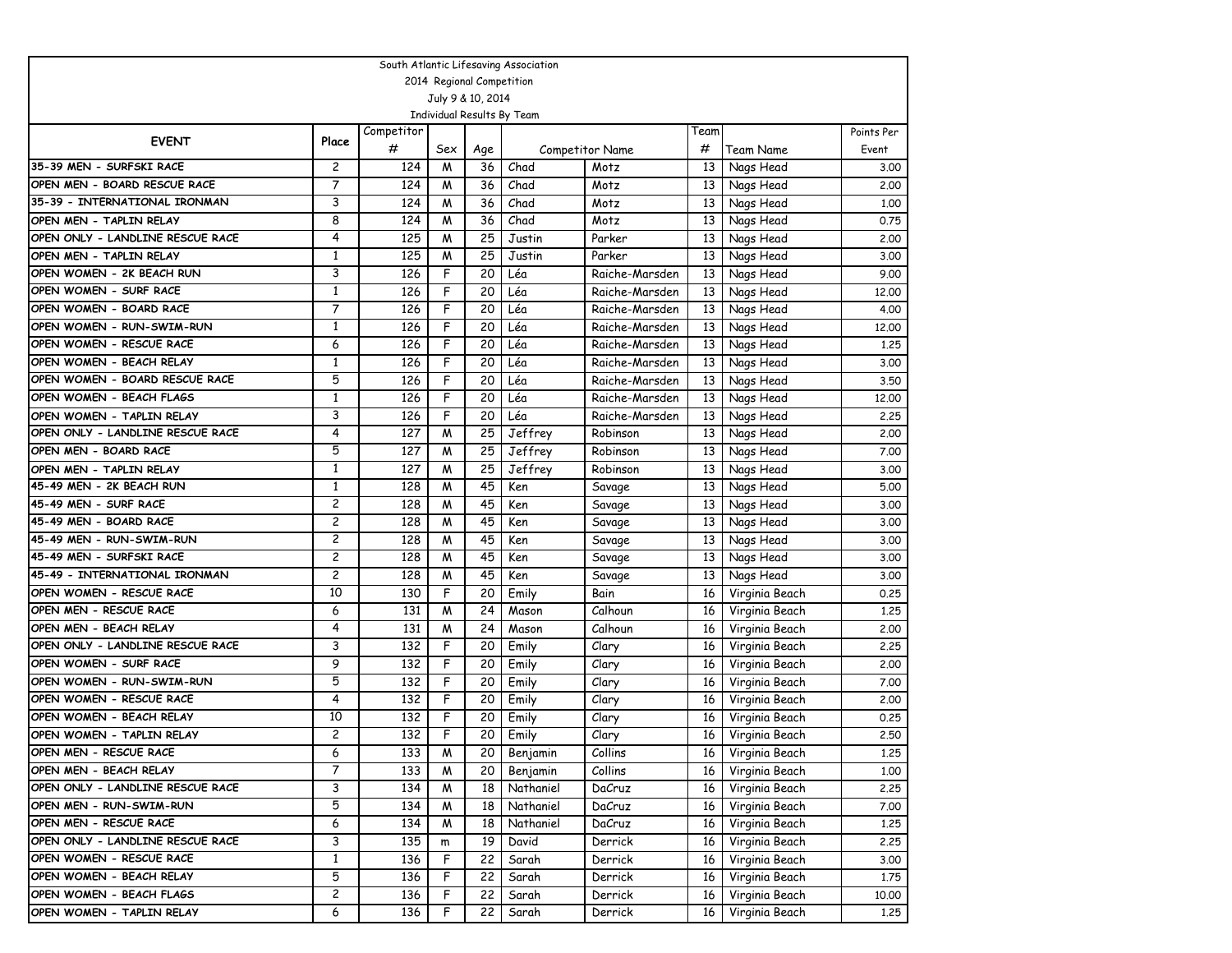| South Atlantic Lifesaving Association                       |                   |            |     |                           |                            |                        |      |                    |            |  |  |
|-------------------------------------------------------------|-------------------|------------|-----|---------------------------|----------------------------|------------------------|------|--------------------|------------|--|--|
|                                                             |                   |            |     | 2014 Regional Competition |                            |                        |      |                    |            |  |  |
|                                                             |                   |            |     | July 9 & 10, 2014         |                            |                        |      |                    |            |  |  |
|                                                             |                   |            |     |                           | Individual Results By Team |                        |      |                    |            |  |  |
| <b>EVENT</b>                                                | Place             | Competitor |     |                           |                            |                        | Team |                    | Points Per |  |  |
|                                                             |                   | #          | Sex | Age                       |                            | <b>Competitor Name</b> | #    | Team Name          | Event      |  |  |
| 30-34 MEN - SURF RACE                                       | 1                 | 137        | m   | 19                        | Erik                       | Hansson                | 16   | Virginia Beach     | 5.00       |  |  |
| OPEN MEN - RESCUE RACE                                      | 6                 | 137        | m   | 19                        | Erik                       | Hansson                | 16   | Virginia Beach     | 1.25       |  |  |
| OPEN MEN - BEACH RELAY                                      | 4                 | 137        | m   | 19                        | Erik                       | Hansson                | 16   | Virginia Beach     | 2.00       |  |  |
| OPEN ONLY - LANDLINE RESCUE RACE                            | 3                 | 138        | M   | 26                        | Brandon                    | Keck                   | 16   | Virginia Beach     | 2.25       |  |  |
| OPEN MEN - BEACH RELAY                                      | 7                 | 138        | M   | 26                        | Brandon                    | Keck                   | 16   | Virginia Beach     | 1,00       |  |  |
| OPEN WOMEN - SURF RACE                                      | 3                 | 139        | F   | 20                        | Ella Lee                   | Kloster                | 16   | Virginia Beach     | 9.00       |  |  |
| OPEN WOMEN - RUN-SWIM-RUN                                   | 2                 | 139        | F   | 20                        | Ella Lee                   | Kloster                | 16   | Virginia Beach     | 10.00      |  |  |
| OPEN WOMEN - RESCUE RACE                                    | 4                 | 139        | F   | 20                        | Ella Lee                   | Kloster                | 16   | Virginia Beach     | 2,00       |  |  |
| OPEN WOMEN - BEACH RELAY                                    | 5                 | 139        | F   | 20                        | Ella Lee                   | Kloster                | 16   | Virginia Beach     | 1.75       |  |  |
| OPEN WOMEN - BOARD RESCUE RACE                              | 4                 | 139        | F   | 20                        | Ella Lee                   | Kloster                | 16   | Virginia Beach     | 4.00       |  |  |
| OPEN WOMEN - RESCUE RACE                                    | 1                 | 140        | F   | 22                        | Emily                      | Kramer                 | 16   | Virginia Beach     | 3.00       |  |  |
| OPEN WOMEN - BEACH RELAY                                    | 10                | 140        | F   | 22                        | Emily                      | Kramer                 | 16   | Virginia Beach     | 0.25       |  |  |
| OPEN WOMEN - SURFSKI RACE                                   | 9                 | 140        | F   | 22                        | Emily                      | Kramer                 | 16   | Virginia Beach     | 2,00       |  |  |
| OPEN WOMEN - BEACH FLAGS                                    | 6                 | 140        | F   | 22                        | Emily                      | Kramer                 | 16   | Virginia Beach     | 5.00       |  |  |
| OPEN WOMEN - TAPLIN RELAY                                   | 6                 | 140        | F   | 22                        | Emily                      | Kramer                 | 16   | Virginia Beach     | 1.25       |  |  |
| OPEN WOMEN - RESCUE RACE                                    | 4                 | 141        | F   | 24                        | Rachel                     | Lawson                 | 16   | Virginia Beach     | 2.00       |  |  |
| OPEN WOMEN - BEACH RELAY                                    | 5                 | 141        | F   | 24                        | Rachel                     | Lawson                 | 16   | Virginia Beach     | 1.75       |  |  |
| OPEN WOMEN - SURF RACE                                      | 10                | 142        | F   | 26                        | Ashley                     | Luchsinger             | 16   | Virginia Beach     | 1,00       |  |  |
| OPEN WOMEN - RESCUE RACE                                    | 1                 | 142        | F   | 26                        | Ashley                     | Luchsinger             | 16   | Virginia Beach     | 3.00       |  |  |
| OPEN WOMEN - TAPLIN RELAY                                   | 6                 | 142        | F   | 26                        | Ashley                     | Luchsinger             | 16   | Virginia Beach     | 1,25       |  |  |
| OPEN WOMEN - RESCUE RACE                                    | 4                 | 143        | F   | 19                        | Stuart                     | Lyster                 | 16   | Virginia Beach     | 2.00       |  |  |
| OPEN WOMEN - BEACH RELAY                                    | 10                | 143        | F   | 19                        | Stuart                     | Lyster                 | 16   | Virginia Beach     | 0.25       |  |  |
| OPEN MEN - 2K BEACH RUN                                     | 5                 | 144        | М   | 23                        | Harrison                   | Martingayle            | 16   | Virginia Beach     | 7.00       |  |  |
| OPEN MEN - BEACH RELAY                                      | 7                 | 144        | M   | 23                        | Harrison                   | Martingayle            | 16   | Virginia Beach     | 1.00       |  |  |
| OPEN WOMEN - 2K BEACH RUN                                   | 9                 | 145        | F   | 21                        | Owen                       | McMillan               | 16   | Virginia Beach     | 2,00       |  |  |
| OPEN WOMEN - BEACH RELAY                                    | 10                | 145        | F   | 21                        | Owen                       | McMillan               | 16   | Virginia Beach     | 0.25       |  |  |
| OPEN MEN - BEACH RELAY                                      | 4                 | 146        | M   | 27                        | Michael                    | Miller                 | 16   | Virginia Beach     | 2.00       |  |  |
| OPEN MEN - TAPLIN RELAY                                     | 9                 | 146        | М   | 27                        | Michael                    | Miller                 | 16   | Virginia Beach     | 0.50       |  |  |
| OPEN WOMEN - SURF RACE                                      | 2                 | 147        | F   | 19                        | Allison                    | Parks                  | 16   | Virginia Beach     | 10.00      |  |  |
| OPEN WOMEN - BOARD RACE                                     | 6                 | 147        | F   | 19                        | Allison                    | Parks                  | 16   | Virginia Beach     | 5.00       |  |  |
| OPEN WOMEN - RESCUE RACE                                    | 1                 | 147        | F   | 19                        | Allison                    | Parks                  | 16   | Virginia Beach     | 3,00       |  |  |
| OPEN WOMEN - BEACH RELAY                                    | 5<br>4            | 147        | F   | 19                        | Allison                    | Parks                  | 16   | Virginia Beach     | 1,75       |  |  |
| OPEN WOMEN - BOARD RESCUE RACE                              |                   | 147        | F   | 19                        | Allison                    | Parks                  | 16   | Virginia Beach     | 4.00       |  |  |
| OPEN WOMEN - TAPLIN RELAY                                   | 6<br>7            | 147        | F   | 19                        | Allison                    | Parks                  | 16   | Virginia Beach     | 1,25       |  |  |
| OPEN MEN - BEACH RELAY                                      |                   | 148        | M   | 21                        | Logan                      | Sawyer                 | 16   | Virginia Beach     | 1,00       |  |  |
| OPEN MEN - BEACH RELAY<br>OPEN MEN - BEACH FLAGS            | 4<br>8            | 149        | M   | 25                        | Chad                       | Smith                  | 16   | Virginia Beach     | 2.00       |  |  |
|                                                             |                   | 149        | M   | 25                        | Chad                       | Smith                  | 16   | Virginia Beach     | 3.00       |  |  |
| OPEN MEN - RESCUE RACE                                      | 4                 | 154        | M   | 23                        | Carl                       | Brubach                | 17   | Wrightsville Beach | 2.00       |  |  |
| OPEN MEN - BOARD RESCUE RACE                                | 5                 | 154        | M   | 23                        | Carl                       | Brubach                | 17   | Wrightsville Beach | 3.50       |  |  |
| OPEN MEN - TAPLIN RELAY<br>OPEN ONLY - LANDLINE RESCUE RACE | 6                 | 154        | M   | 23                        | Carl                       | Brubach                | 17   | Wrightsville Beach | 1.25       |  |  |
| OPEN MEN - RUN-SWIM-RUN                                     | $\mathbf{1}$<br>8 | 155        | M   | 23                        | Steve                      | Conrad                 | 17   | Wrightsville Beach | 3.00       |  |  |
|                                                             |                   | 155        | M   | 23                        | Steve                      | Conrad                 | 17   | Wrightsville Beach | 3.00       |  |  |
| OPEN MEN - RESCUE RACE                                      | 3                 | 155        | M   | 23                        | Steve                      | Conrad                 | 17   | Wrightsville Beach | 2.25       |  |  |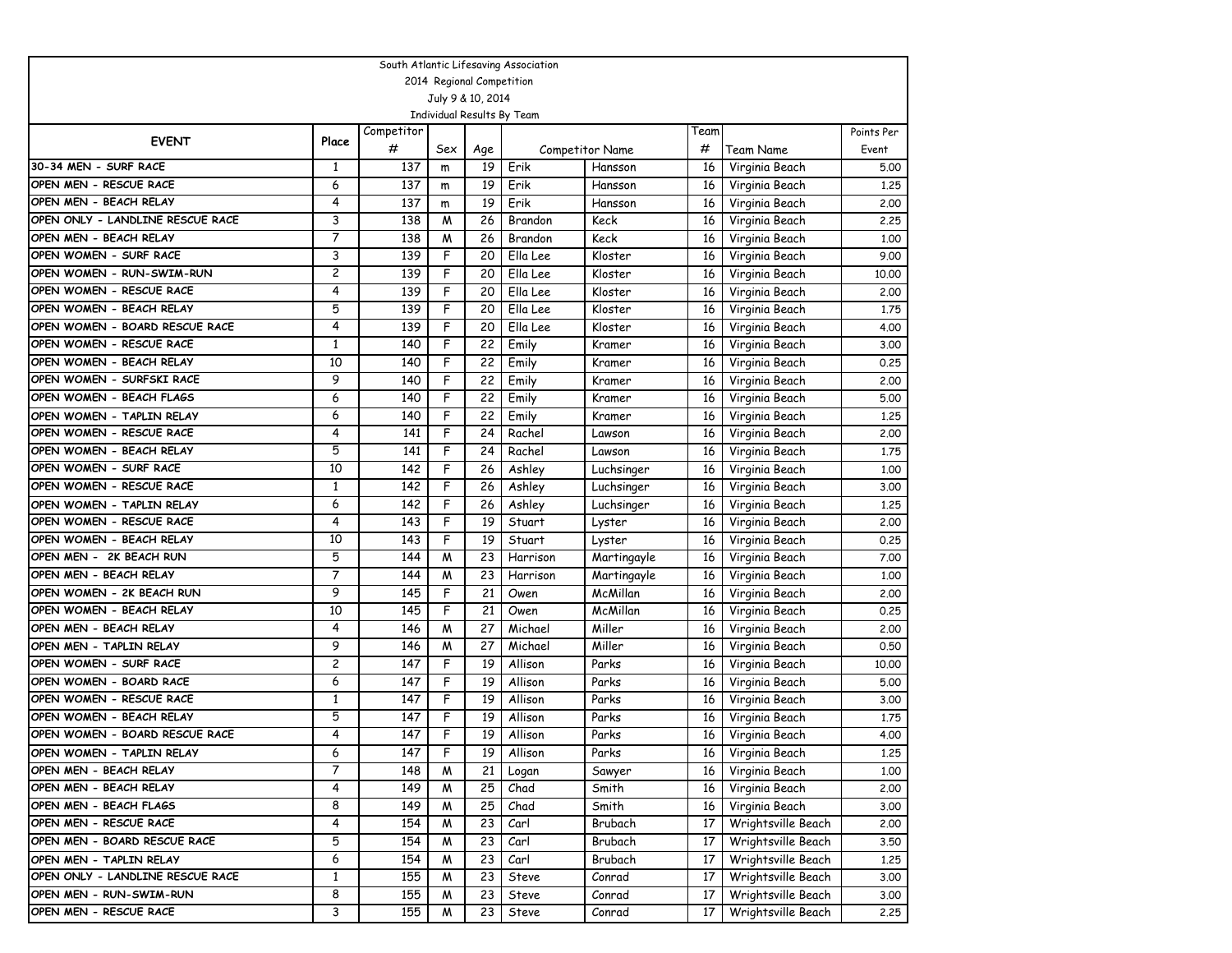| South Atlantic Lifesaving Association |                |            |                |                           |                            |                        |      |                    |            |  |  |
|---------------------------------------|----------------|------------|----------------|---------------------------|----------------------------|------------------------|------|--------------------|------------|--|--|
|                                       |                |            |                | 2014 Regional Competition |                            |                        |      |                    |            |  |  |
|                                       |                |            |                | July 9 & 10, 2014         |                            |                        |      |                    |            |  |  |
|                                       |                |            |                |                           | Individual Results By Team |                        |      |                    |            |  |  |
| <b>EVENT</b>                          | Place          | Competitor |                |                           |                            |                        | Team |                    | Points Per |  |  |
|                                       |                | #          | Sex            | Age                       |                            | <b>Competitor Name</b> | #    | Team Name          | Event      |  |  |
| OPEN MEN - TAPLIN RELAY               | 10             | 155        | M              | 23                        | Steve                      | Conrad                 | 17   | Wrightsville Beach | 0.25       |  |  |
| OPEN MEN - RESCUE RACE                | $\overline{7}$ | 156        | M              | 22                        | Tyler                      | Curl                   | 17   | Wrightsville Beach | 1.00       |  |  |
| OPEN MEN - BOARD RESCUE RACE          | $\overline{c}$ | 156        | M              | 22                        | Tyler                      | Curl                   | 17   | Wrightsville Beach | 5.00       |  |  |
| OPEN MEN - TAPLIN RELAY               | 5              | 156        | W              | 22                        | Tyler                      | Curl                   | 17   | Wrightsville Beach | 1.75       |  |  |
| OPEN MEN - SURF RACE                  | 7              | 157        | M              | 20                        | Sawyer                     | Dove                   | 17   | Wrightsville Beach | 4.00       |  |  |
| OPEN MEN - RUN-SWIM-RUN               | 2              | 157        | M              | 20                        | Sawyer                     | Dove                   | 17   | Wrightsville Beach | 10,00      |  |  |
| OPEN MEN - RESCUE RACE                | $\mathbf{1}$   | 157        | M              | 20                        | Sawyer                     | Dove                   | 17   | Wrightsville Beach | 3.00       |  |  |
| OPEN MEN - BOARD RESCUE RACE          | 5              | 157        | M              | 20                        | Sawyer                     | Dove                   | 17   | Wrightsville Beach | 3.50       |  |  |
| OPEN MEN - TAPLIN RELAY               | 5              | 157        | M              | 20                        | Sawyer                     | Dove                   | 17   | Wrightsville Beach | 1.75       |  |  |
| 40-44 MEN - 2K BEACH RUN              | $\mathbf{1}$   | 158        | M              | 41                        | Brendon                    | Doyle                  | 17   | Wrightsville Beach | 5.00       |  |  |
| 40-44 MEN - SURF RACE                 | 3              | 158        | M              | 41                        | Brendon                    | Doyle                  | 17   | Wrightsville Beach | 1.00       |  |  |
| 40-44 MEN - BOARD RACE                | 3              | 158        | M              | 41                        | Brendon                    | Doyle                  | 17   | Wrightsville Beach | 1.00       |  |  |
| 40-44 MEN - RUN-SWIM-RUN              | $\overline{c}$ | 158        | M              | 41                        | Brendon                    | Doyle                  | 17   | Wrightsville Beach | 3.00       |  |  |
| OPEN MEN - RESCUE RACE                | 7              | 158        | W              | 41                        | Brendon                    | Doyle                  | 17   | Wrightsville Beach | 1,00       |  |  |
| OPEN MEN - BEACH RELAY                | 5              | 158        | M              | 41                        | Brendon                    | Doyle                  | 17   | Wrightsville Beach | 1.75       |  |  |
| 40-44 MEN - SURFSKI RACE              | 2              | 158        | M              | 41                        | Brendon                    | Doyle                  | 17   | Wrightsville Beach | 3.00       |  |  |
| 40-44 - INTERNATIONAL IRONMAN         | 3              | 158        | M              | 41                        | Brendon                    | Doyle                  | 17   | Wrightsville Beach | 1.00       |  |  |
| 40-44 MEN - BEACH FLAGS               | $\mathbf{1}$   | 158        | M              | 41                        | Brendon                    | Doyle                  | 17   | Wrightsville Beach | 5.00       |  |  |
| OPEN ONLY - LANDLINE RESCUE RACE      | 2              | 159        | M              | 22                        | Joshua                     | Drew                   | 17   | Wrightsville Beach | 2.50       |  |  |
| OPEN MEN - RESCUE RACE                | 4              | 159        | M              | 22                        | Joshua                     | Drew                   | 17   | Wrightsville Beach | 2.00       |  |  |
| OPEN ONLY - LANDLINE RESCUE RACE      | 1              | 160        | F              | 30                        | Lindsey                    | Gerkens Lynskey        | 17   | Wrightsville Beach | 3.00       |  |  |
| OPEN WOMEN - BOARD RACE               | 2              | 160        | F              | 30                        | Lindsey                    | Gerkens Lynskey        | 17   | Wrightsville Beach | 10,00      |  |  |
| 30-34 WOMEN - BOARD RACE              | $\mathbf{1}$   | 160        | F              | 30                        | Lindsey                    | Gerkens Lynskey        | 17   | Wrightsville Beach | 5.00       |  |  |
| OPEN WOMEN - RESCUE RACE              | 2              | 160        | F              | 30                        | Lindsey                    | Gerkens Lynskey        | 17   | Wrightsville Beach | 2.50       |  |  |
| OPEN WOMEN - SURFSKI RACE             | 1              | 160        | F              | 30                        | Lindsey                    | Gerkens Lynskey        | 17   | Wrightsville Beach | 12,00      |  |  |
| OPEN WOMEN - BOARD RESCUE RACE        | 2              | 160        | F              | 30                        | Lindsey                    | Gerkens Lynskey        | 17   | Wrightsville Beach | 5.00       |  |  |
| OPEN - INTERNATIONAL IRONWOMAN        | 1              | 160        | F              | 30                        | Lindsey                    | Gerkens Lynskey        | 17   | Wrightsville Beach | 12,00      |  |  |
| 30-34 WOMEN - BEACH FLAGS             | $\mathbf{1}$   | 160        | F              | 30                        | Lindsey                    | Gerkens Lynskey        | 17   | Wrightsville Beach | 5.00       |  |  |
| OPEN WOMEN - TAPLIN RELAY             | $\mathbf{1}$   | 160        | F              | 30                        | Lindsey                    | Gerkens Lynskey        | 17   | Wrightsville Beach | 3.00       |  |  |
| OPEN ONLY - LANDLINE RESCUE RACE      | $\mathbf{1}$   | 161        | M              | 29                        | Hunter                     | Hay                    | 17   | Wrightsville Beach | 3.00       |  |  |
| OPEN MEN - BOARD RACE                 | 9              | 161        | M              | 29                        | Hunter                     | Hay                    | 17   | Wrightsville Beach | 2,00       |  |  |
| OPEN MEN - RESCUE RACE                | 3              | 161        | M              | 29                        | Hunter                     | Hay                    | 17   | Wrightsville Beach | 2.25       |  |  |
| OPEN MEN - BEACH RELAY                | 5              | 161        | M              | 29                        | Hunter                     | Hay                    | 17   | Wrightsville Beach | 1.75       |  |  |
| OPEN MEN - BOARD RESCUE RACE          | 2              | 161        | $\overline{M}$ | 29                        | Hunter                     | Hay                    | 17   | Wrightsville Beach | 5.00       |  |  |
| OPEN - INTERNATIONAL IRONMAN          | 8              | 161        | M              | 29                        | Hunter                     | Hay                    | 17   | Wrightsville Beach | 3.00       |  |  |
| OPEN MEN - TAPLIN RELAY               | 5              | 161        | M              | 29                        | Hunter                     | Hay                    | 17   | Wrightsville Beach | 1.75       |  |  |
| OPEN MEN - SURF RACE                  | 8              | 162        | M              | 24                        | Brandon                    | Hicks                  | 17   | Wrightsville Beach | 3.00       |  |  |
| OPEN MEN - RESCUE RACE                | 7              | 162        | M              | 24                        | Brandon                    | Hicks                  | 17   | Wrightsville Beach | 1.00       |  |  |
| OPEN MEN - BEACH RELAY                | 5              | 162        | M              | 24                        | Brandon                    | Hicks                  | 17   | Wrightsville Beach | 1.75       |  |  |
| OPEN MEN - BOARD RESCUE RACE          | 4              | 162        | M              | 24                        | Brandon                    | Hicks                  | 17   | Wrightsville Beach | 4.00       |  |  |
| OPEN - INTERNATIONAL IRONMAN          | 4              | 162        | M              | 24                        | Brandon                    | Hicks                  | 17   | Wrightsville Beach | 8.00       |  |  |
| OPEN MEN - TAPLIN RELAY               | 6              | 162        | M              | 24                        | Brandon                    | Hicks                  | 17   | Wrightsville Beach | 1.25       |  |  |
| OPEN ONLY - LANDLINE RESCUE RACE      | 2              | 163        | F              | 30                        | Rachel                     | Keith                  | 17   | Wrightsville Beach | 2.50       |  |  |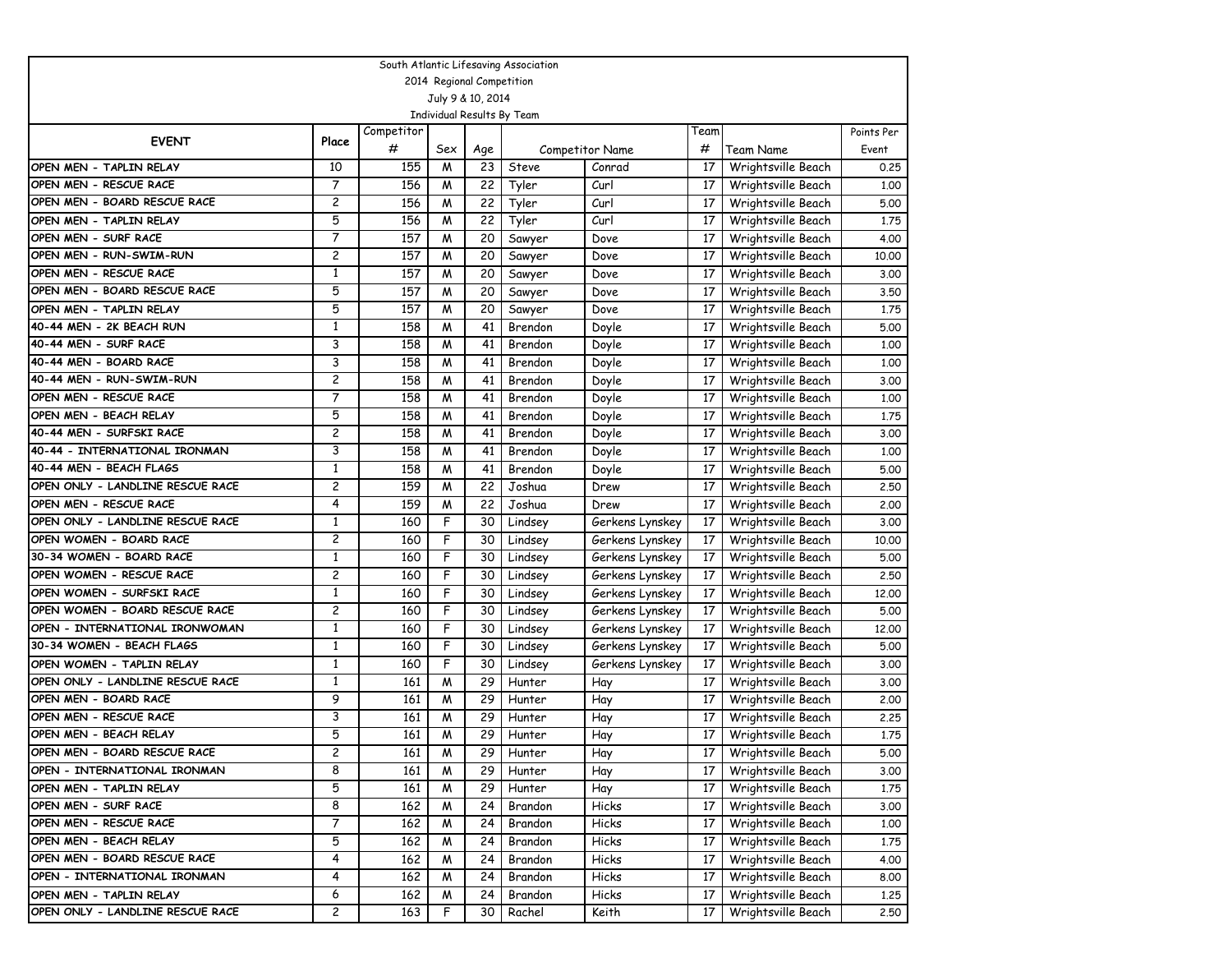| South Atlantic Lifesaving Association |              |            |                |     |         |                        |      |                    |            |  |  |
|---------------------------------------|--------------|------------|----------------|-----|---------|------------------------|------|--------------------|------------|--|--|
| 2014 Regional Competition             |              |            |                |     |         |                        |      |                    |            |  |  |
| July 9 & 10, 2014                     |              |            |                |     |         |                        |      |                    |            |  |  |
| Individual Results By Team            |              |            |                |     |         |                        |      |                    |            |  |  |
| <b>EVENT</b>                          | Place        | Competitor |                |     |         |                        | Team |                    | Points Per |  |  |
|                                       |              | #          | Sex            | Age |         | <b>Competitor Name</b> | #    | <b>Team Name</b>   | Event      |  |  |
| OPEN WOMEN - SURF RACE                | 5            | 163        | F              | 30  | Rachel  | Keith                  | 17   | Wrightsville Beach | 7.00       |  |  |
| 30-34 WOMEN - SURF RACE               | 1            | 163        | F              | 30  | Rachel  | Keith                  | 17   | Wrightsville Beach | 5.00       |  |  |
| OPEN WOMEN - RUN-SWIM-RUN             | 7            | 163        | F              | 30  | Rachel  | Keith                  | 17   | Wrightsville Beach | 4.00       |  |  |
| 30-34 WOMEN - RUN-SWIM-RUN            | $\mathbf{1}$ | 163        | F              | 30  | Rachel  | Keith                  | 17   | Wrightsville Beach | 5.00       |  |  |
| OPEN WOMEN - RESCUE RACE              | 2            | 163        | F              | 30  | Rachel  | Keith                  | 17   | Wrightsville Beach | 2.50       |  |  |
| OPEN WOMEN - BOARD RESCUE RACE        | 9            | 163        | F              | 30  | Rachel  | Keith                  | 17   | Wrightsville Beach | 1.00       |  |  |
| OPEN WOMEN - TAPLIN RELAY             | 1            | 163        | F              | 30  | Rachel  | Keith                  | 17   | Wrightsville Beach | 3.00       |  |  |
| 40-44 WOMEN - 2K BEACH RUN            | $\mathbf{1}$ | 164        | F              | 40  | Shelby  | Kellerman              | 17   | Wrightsville Beach | 5.00       |  |  |
| 40-44 WOMEN - SURF RACE               | $\mathbf{1}$ | 164        | F              | 40  | Shelby  | Kellerman              | 17   | Wrightsville Beach | 5.00       |  |  |
| 40-44 WOMEN - RUN-SWIM-RUN            | 1            | 164        | F              | 40  | Shelby  | Kellerman              | 17   | Wrightsville Beach | 5.00       |  |  |
| OPEN WOMEN - RESCUE RACE              | 2            | 164        | F              | 40  | Shelby  | Kellerman              | 17   | Wrightsville Beach | 2.50       |  |  |
| 40-44 WOMEN - SURFSKI RACE            | $\mathbf{1}$ | 164        | F              | 40  | Shelby  | Kellerman              | 17   | Wrightsville Beach | 5.00       |  |  |
| OPEN WOMEN - BOARD RESCUE RACE        | 9            | 164        | F              | 40  | Shelby  | Kellerman              | 17   | Wrightsville Beach | 1,00       |  |  |
| 40-44 WOMEN - BEACH FLAGS             | $\mathbf{1}$ | 164        | F              | 40  | Shelby  | Kellerman              | 17   | Wrightsville Beach | 5.00       |  |  |
| OPEN WOMEN - TAPLIN RELAY             | $\mathbf{1}$ | 164        | F              | 40  | Shelby  | Kellerman              | 17   | Wrightsville Beach | 3.00       |  |  |
| OPEN ONLY - LANDLINE RESCUE RACE      | 2            | 165        | M              | 20  | Carl    | Labonge                | 17   | Wrightsville Beach | 2.50       |  |  |
| OPEN MEN - SURF RACE                  | 9            | 165        | M              | 20  | Carl    | Labonge                | 17   | Wrightsville Beach | 2.00       |  |  |
| OPEN MEN - RESCUE RACE                | $\mathbf{1}$ | 165        | M              | 20  | Carl    | Labonge                | 17   | Wrightsville Beach | 3.00       |  |  |
| 40-44 MEN - BEACH FLAGS               | 2            | 165        | M              | 20  | Carl    | Labonge                | 17   | Wrightsville Beach | 3.00       |  |  |
| OPEN MEN - RESCUE RACE                | 1            | 166        | M              | 34  | Jon     | Mauney                 | 17   | Wrightsville Beach | 3.00       |  |  |
| OPEN MEN - BEACH RELAY                | 8            | 166        | M              | 34  | Jon     | Mauney                 | 17   | Wrightsville Beach | 0.75       |  |  |
| OPEN MEN - TAPLIN RELAY               | 6            | 166        | M              | 34  | Jon     | Mauney                 | 17   | Wrightsville Beach | 1,25       |  |  |
| OPEN MEN - RUN-SWIM-RUN               | 10           | 167        | M              | 23  | Ray     | Mcgorry                | 17   | Wrightsville Beach | 1,00       |  |  |
| OPEN MEN - RESCUE RACE                | 4            | 167        | M              | 23  | Ray     | Mcgorry                | 17   | Wrightsville Beach | 2.00       |  |  |
| OPEN MEN - BEACH RELAY                | 5            | 167        | M              | 23  | Ray     | Mcgorry                | 17   | Wrightsville Beach | 1.75       |  |  |
| OPEN MEN - BOARD RESCUE RACE          | 4            | 167        | M              | 23  | Ray     | Mcgorry                | 17   | Wrightsville Beach | 4.00       |  |  |
| OPEN ONLY - LANDLINE RESCUE RACE      | 2            | 168        | M              | 21  | Kyle    | Miess                  | 17   | Wrightsville Beach | 2.50       |  |  |
| OPEN MEN - RESCUE RACE                | 4            | 168        | M              | 21  | Kyle    | Miess                  | 17   | Wrightsville Beach | 2.00       |  |  |
| OPEN MEN - BEACH RELAY                | 8            | 168        | M              | 21  | Kyle    | Miess                  | 17   | Wrightsville Beach | 0.75       |  |  |
| OPEN MEN - BEACH FLAGS                | 3            | 168        | M              | 21  | Kyle    | Miess                  | 17   | Wrightsville Beach | 9.00       |  |  |
| OPEN MEN - TAPLIN RELAY               | 10           | 168        | M              | 21  | Kyle    | Miess                  | 17   | Wrightsville Beach | 0.25       |  |  |
| 50-54 MEN - 2K BEACH RUN              | 1            | 169        | M              | 53  | Greg    | Miller                 | 17   | Wrightsville Beach | 5.00       |  |  |
| 50-54 MEN - SURF RACE                 | $\mathbf{1}$ | 169        | M              | 53  | Greg    | Miller                 | 17   | Wrightsville Beach | 5.00       |  |  |
| 50-54 MEN - BOARD RACE                | 1            | 169        | $\overline{M}$ | 53  | Greg    | Miller                 | 17   | Wrightsville Beach | 5.00       |  |  |
| 50-54 MEN - RUN-SWIM-RUN              | 1            | 169        | M              | 53  | Greg    | Miller                 | 17   | Wrightsville Beach | 5.00       |  |  |
| 50-54 MEN - SURFSKI RACE              | 1            | 169        | M              | 53  | Greg    | Miller                 | 17   | Wrightsville Beach | 5.00       |  |  |
| 50-54 - INTERNATIONAL IRONMAN         | 1            | 169        | M              | 53  | Greg    | Miller                 | 17   | Wrightsville Beach | 5.00       |  |  |
| 50-54 MEN - BEACH FLAGS               | $\mathbf{1}$ | 169        | M              | 53  | Greg    | Miller                 | 17   | Wrightsville Beach | 5.00       |  |  |
| OPEN ONLY - LANDLINE RESCUE RACE      | $\mathbf{1}$ | 170        | M              | 28  | Maurice | Peacock                | 17   | Wrightsville Beach | 3.00       |  |  |
| OPEN MEN - RESCUE RACE                | 3            | 170        | M              | 28  | Maurice | Peacock                | 17   | Wrightsville Beach | 2.25       |  |  |
| OPEN MEN - BEACH RELAY                | 8            | 170        | M              | 28  | Maurice | Peacock                | 17   | Wrightsville Beach | 0.75       |  |  |
| OPEN MEN - BEACH FLAGS                | $\mathbf{1}$ | 170        | M              | 28  | Maurice | Peacock                | 17   | Wrightsville Beach | 12.00      |  |  |
| OPEN MEN - SURF RACE                  | 6            | 171        | M              | 44  | Todd    | Pletcher               | 17   | Wrightsville Beach | 5.00       |  |  |